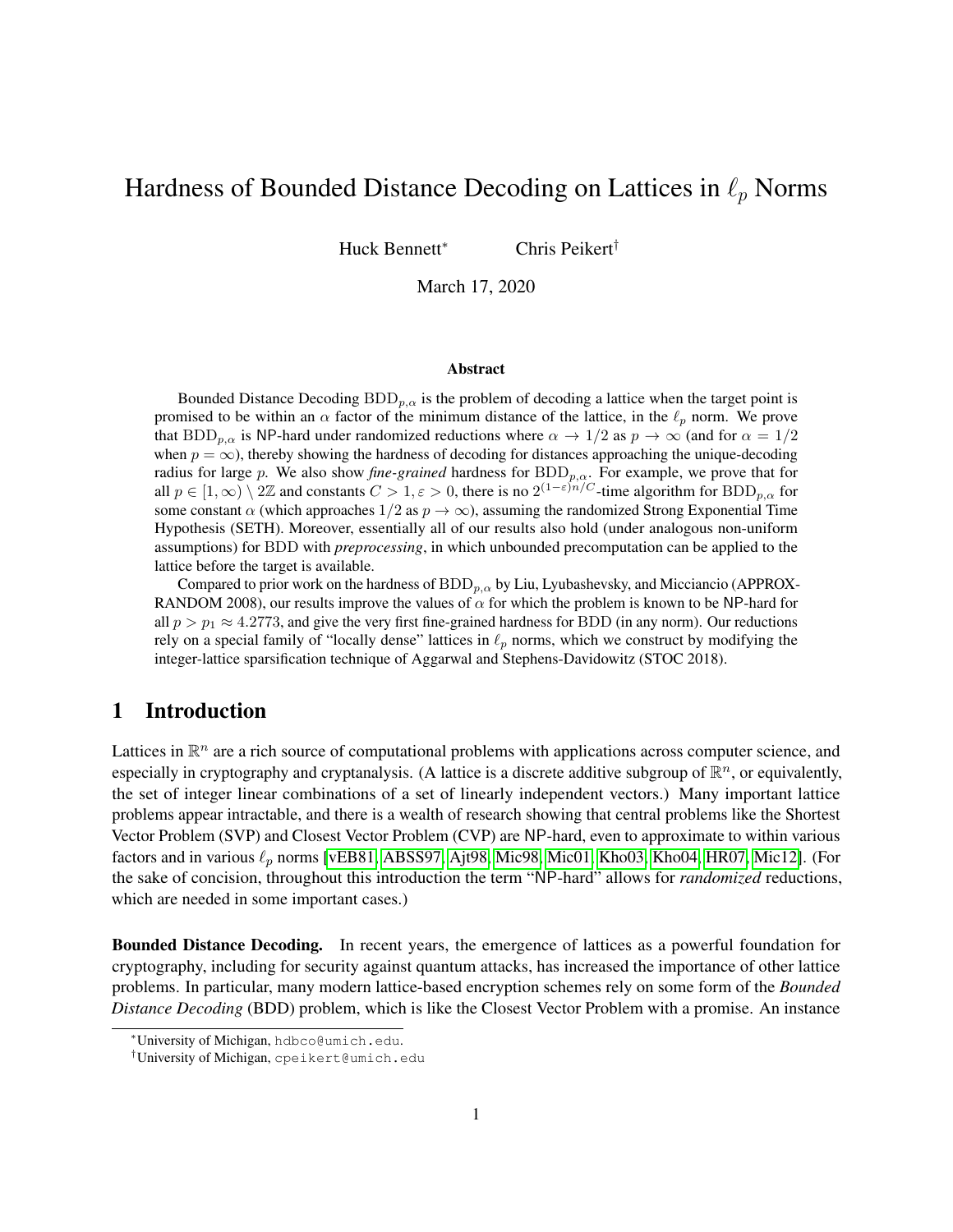of BDD<sub> $\alpha$ </sub> for *relative distance*  $\alpha > 0$  is a lattice L and a target point t whose distance from the lattice is guaranteed to be within an  $\alpha$  factor of the lattice's minimum distance  $\lambda_1(\mathcal{L}) = \min_{v \in \mathcal{L}\setminus\{0\}} ||v||$ , and the goal is to find a lattice vector within that distance of t; when distances are measured in the  $\ell_p$  norm we denote the problem BDD<sub>p, $\alpha$ </sub>. Note that when  $\alpha < 1/2$  there is a unique solution, but the problem is interesting and well-defined for larger relative distances as well. We also consider *preprocessing* variants of CVP and BDD (respectively denoted CVPP and BDDP), in which unbounded precomputation can be applied to the lattice before the target is available. For example, this can model cryptographic contexts where a fixed long-term lattice may be shared among many users.

The importance of BDD(P) to cryptography is especially highlighted by the Learning With Errors (LWE) problem of Regev [\[Reg05\]](#page-20-3), which is an average-case form of BDD that has been used (with inversepolynomial  $\alpha$ ) in countless cryptosystems, including several that share a lattice among many users (see, e.g., [\[GPV08\]](#page-19-5)). Moreover, Regev gave a worst-case to average-case reduction from BDD to LWE, so the security of cryptosystems is intimately related to the worst-case complexity of BDD.

Compared to problems like SVP and CVP, the BDD(P) problem has received much less attention from a complexity-theoretic perspective. We are aware of essentially only one work showing its NP-hardness: Liu, Lyubashevsky, and Micciancio [\[LLM06\]](#page-19-6) proved that  $BDD_{p,\alpha}$  and even  $BDD_{p,\alpha}$  are NP-hard for relative distances approaching  $\min\{1/\sqrt{2}, 1/\sqrt{2}\}$ , which is  $1/\sqrt{2}$  for  $n > 2$ . A four other works relate relative distances approaching  $\min\{1/\sqrt{2}, 1/\sqrt[6]{2}\}$ , which is  $1/\sqrt{2}$  for  $p \ge 2$ . A few other works relate BDD(P) to other lattice problems (in both directions) in regimes where the problems are not believed to be NP-hard, e.g., [\[Mic08,](#page-20-4) [DRS14,](#page-19-7) [BSW16\]](#page-19-8). (Dadush, Regev, and Stephens-Davidowitz [\[DRS14\]](#page-19-7) also gave a reduction that implies NP-hardness of  $BDD_{2,\alpha}$  for any  $\alpha > 1$ , which is larger than the relative distance of  $\alpha = 1/\sqrt{2} + \varepsilon$  achieved by [\[LLM06\]](#page-19-6).)

Fine-grained hardness. An important aspect of hard lattice problems, especially for cryptography, is their *quantitative* hardness. That is, we want not only that a problem cannot be solved in polynomial time, but that it cannot be solved in, say,  $2^{o(n)}$  time or even  $2^{n/C}$  time for a certain constant C. Statements of this kind can be proven under generic complexity assumptions like the Exponential Time Hypothesis (ETH) of Impagliazzo and Paturi [\[IP01\]](#page-19-9) or its variants like Strong ETH (SETH), via *fine-grained* reductions that are particularly efficient in the relevant parameters.

Recently, Bennett, Golovnev, and Stephens-Davidowitz [\[BGS17\]](#page-19-10) initiated a study of the fine-grained hardness of lattice problems, focusing on CVP; follow-up work extended to SVP and showed more for CVP(P) [\[AS18a,](#page-19-11) [ABGS19\]](#page-18-1). The technical goal of these works is a reduction having good *rank efficiency*, i.e., a reduction from k-SAT on n' variables to a lattice problem in rank  $n = (C + o(1))n'$  for some constant  $C \geq 1$ , which we call the reduction's "rank inefficiency." (All of the lattice problems in question can be solved in  $2^{n+o(n)}$  time [\[ADRS15,](#page-18-2) [ADS15,](#page-19-12) [AS18b\]](#page-19-13), so  $C = 1$  corresponds to optimal rank efficiency.) We mention that Regev's BDD-to-LWE reduction [\[Reg05\]](#page-20-3) has optimal rank efficiency, in that it reduces rank-n BDD to rank- $n$  LWE. However, to date there are no fine-grained NP-hardness results for BDD itself; the prior NP-hardness proof for BDD [\[LLM06\]](#page-19-6) incurs a large polynomial blowup in rank.

#### 1.1 Our Results

We show improved NP-hardness, and entirely new fine-grained hardness, for Bounded Distance Decoding (and BDD with preprocessing) in arbitrary  $\ell_p$  norms. Our work improves upon the known hardness of BDD in two respects: the relative distance  $\alpha$ , and the rank inefficiency C (i.e., fine-grainedness) of the reductions. As p grows, both quantities improve, simultaneously approaching the unique-decoding threshold  $\alpha = 1/2$ and optimal rank efficiency of  $C = 1$  as  $p \to \infty$ , and achieving those quantities for  $p = \infty$ . We emphasize that these are the first fine-grained hardness results of any kind for BDD, for any  $\ell_p$  norm.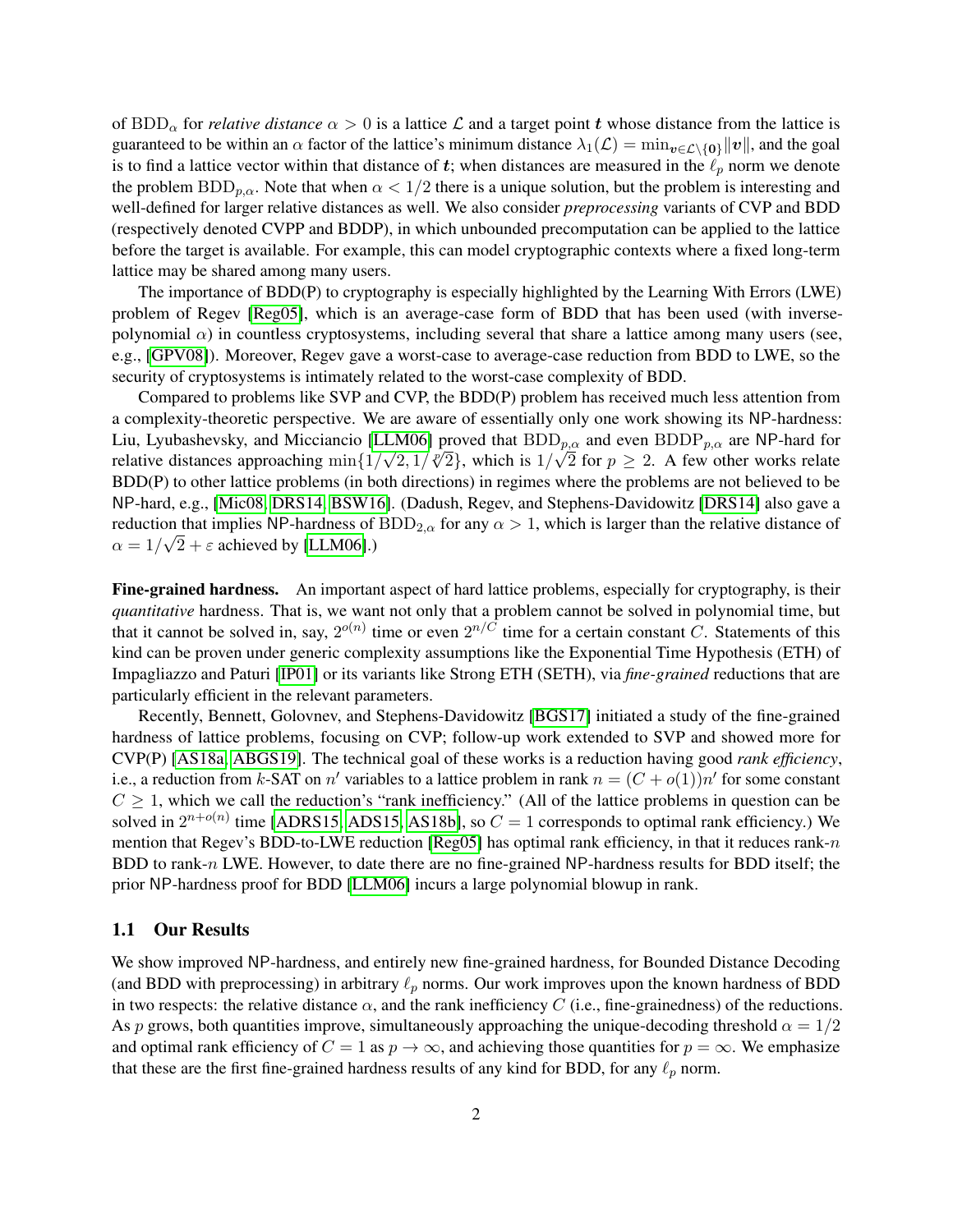Our main theorem summarizing the NP- and fine-grained hardness of BDD (with and without prepro-cessing) appears below in [Theorem 1.1.](#page-2-0) For  $p \in [1,\infty)$  and  $C > 1$ , the quantities  $\alpha_p^*$  and  $\alpha_{p,C}^*$  appearing in the theorem statement are certain positive real numbers that are decreasing in  $p$  and  $C$ , and approaching  $1/2$ as  $p \to \infty$  (for any C). See [Figure 1](#page-3-0) for a plot of their behavior, [Equations \(3.4\)](#page-15-0) and [\(3.5\)](#page-15-1) for their formal definitions, and [Lemma 3.11](#page-17-0) for quite tight closed-form upper bounds.

<span id="page-2-0"></span>**Theorem 1.1.** *The following hold for*  $BDD_{p,\alpha}$  *and*  $BDDP_{p,\alpha}$  *in rank n:* 

- <span id="page-2-1"></span>*1. For every*  $p \in [1, \infty)$  *and constant*  $\alpha > \alpha_p^*$  *(where*  $\alpha_p^* \leq \frac{1}{2}$ )  $\frac{1}{2} \cdot 4.6723^{1/p}$ *), and for*  $(p, \alpha) = (\infty, 1/2)$ *, there is no polynomial-time algorithm for*  $BDD_{p,\alpha}$  *(respectively, BDDP<sub>p,* $\alpha$ *</sub>) unless* NP  $\subseteq$  RP *(resp.,* NP ⊆ P/Poly*).*
- <span id="page-2-2"></span>2. For every  $p \in [1,\infty)$  and constant  $\alpha > \min\{\alpha_p^*,\alpha_2^*\}$ , and for  $(p,\alpha) = (\infty,1/2)$ , there is no  $2^{o(n)}$ -time *algorithm for*  $BDD_{n,\alpha}$  *unless randomized ETH fails.*
- *3. For every*  $p \in [1,\infty) \setminus \{2\}$  and constant  $\alpha > \alpha_p^*$ , and for  $(p,\alpha) = (\infty,1/2)$ , there is no  $2^{o(n)}$ -time *algorithm for* BDDPp,α *unless non-uniform ETH fails.*

*Moreover, for every*  $p \in [1, \infty]$  and  $\alpha > \alpha_2^*$  there is no  $2^{o(\sqrt{n})}$ -time algorithm for  $BDDP_{p,\alpha}$  unless *non-uniform ETH fails.*

<span id="page-2-3"></span>*4. For every*  $p \in [1, \infty) \setminus 2\mathbb{Z}$  *and constants*  $C > 1$ ,  $\alpha > \alpha_{p,C}^*$ , and  $\epsilon > 0$ , and for  $(p, C, \alpha) = (\infty, 1, 1/2)$ , there is no  $2^{n(1-\epsilon)/C}$ -time algorithm for  $\mathrm{BDD}_{p,\alpha}$  (respectively,  $\mathrm{BDDP}_{p,\alpha}$ ) unless randomized SETH *(resp., non-uniform SETH) fails.*

Although we do not have closed-form expressions for  $\alpha_p^*$  and  $\alpha_{p,C}^*$ , we do get quite tight closed-form upper bounds (see [Lemma 3.11\)](#page-17-0). Moreover, it is easy to numerically compute close approximations to them, and to the values of p at which they cross certain thresholds. For example,  $\alpha_p^* < 1/\sqrt{2}$  for all  $p > p_1 \approx 4.2773$ , so [Item 1](#page-2-1) of [Theorem 1.1](#page-2-0) improves on the prior best relative distance of any  $\alpha > 1/\sqrt{2}$ for the NP-hardness of BDD<sub>p, $\alpha$ </sub> in such  $\ell_p$  norms [\[LLM06\]](#page-19-6).

As a few other example values and their consequences under [Theorem 1.1,](#page-2-0) we have  $\alpha_2^* \approx 1.05006$ ,  $\alpha_{3,2}^* \approx 1.1418$ , and  $\alpha_{3,5}^* \approx 0.917803$ . So by [Item 2,](#page-2-2) BDD in the Euclidean norm for any relative distance  $\alpha > 1.05006$  requires  $2^{\Omega(n)}$  time assuming randomized ETH. And by [Item 4,](#page-2-3) for every  $\varepsilon > 0$  there is no  $2^{(1-\varepsilon)n/2}$ -time algorithm for BDD<sub>3,1.1418</sub>, and no  $2^{(1-\varepsilon)n/5}$ -time algorithm for BDD<sub>3,0.917803</sub>, assuming randomized SETH.

#### 1.2 Technical Overview

As in prior NP-hardness reductions for SVP and BDD (and fine-grained hardness proofs for the former) [\[Ajt98,](#page-19-0) [Mic98,](#page-19-1) [Kho04,](#page-19-3) [LLM06,](#page-19-6) [HR07,](#page-19-4) [Mic12,](#page-20-2) [AS18a\]](#page-19-11), the central component of our reductions is a family of rank-n lattices  $\mathcal{L} \subset \mathbb{R}^d$  and target points  $\bm{t} \in \mathbb{R}^d$  having a certain "local density" property in a desired  $\ell_p$  norm. Informally, this means that  $\mathcal L$  has "large" minimum distance  $\lambda_1^{(p)}$  $\mathcal{L}_1^{(p)}(\mathcal{L}):=\min_{\boldsymbol{v}\in\mathcal{L}\backslash\{\boldsymbol{0}\}}\|\boldsymbol{v}\|_p$ , i.e., there are no "short" nonzero vectors, but has many vectors "close" to the target t. More precisely, we want  $\lambda_1^{(p)}$  $I_1^{(p)}(\mathcal{L}) \geq r$ and  $N_p(\mathcal{L}, \alpha r, t) = \exp(n^{\Omega(1)})$  for some relative distance  $\alpha$ , where

$$
N_p(\mathcal{L},s,\boldsymbol{t}):=|\{\boldsymbol{v}\in \mathcal{L}: \|\boldsymbol{v}-\boldsymbol{t}\|_p\leq s\}|
$$

denotes the number of lattice points within distance s of t.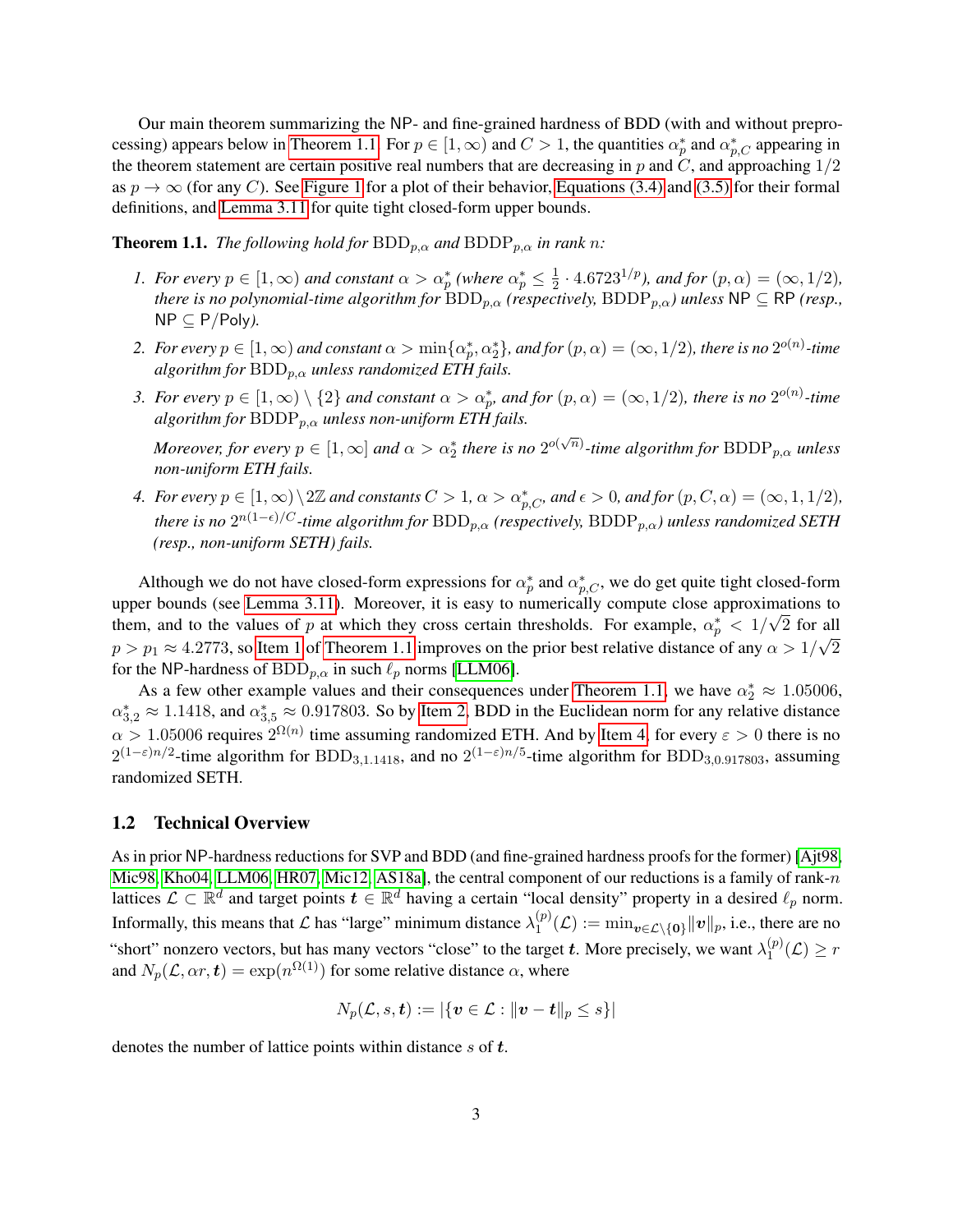

<span id="page-3-0"></span>Figure 1: Left: bounds on the relative distances  $\alpha = \alpha(p)$  for which  $BDD_{\alpha,p}$  was proved to be NP-hard in the  $\ell_p$  norm, in this work and in [\[LLM06\]](#page-19-6); the crossover point is  $p_1 \approx 4.2773$ . (The plots include results obtained by norm embeddings [\[RR06\]](#page-20-5), hence they are maximized at  $p = 2$ .) Right: our bounds  $\alpha_{p,C}^*$  on the relative distances  $\alpha > \alpha_{p,C}^*$  for which there is no  $2^{(1-\varepsilon)n/C}$ -time algorithm for  $BDD_{p,\alpha}$  for any  $\varepsilon > 0$ , assuming randomized SETH.

Micciancio [\[Mic98\]](#page-19-1) constructed locally dense lattices with relative distance approaching  $2^{-1/p}$  in the  $\ell_p$ norm (for every finite  $p \ge 1$ ), and used them to prove the NP-hardness of  $\gamma$ -approximate SVP in  $\ell_p$  for any  $\gamma < 2^{1/p}$ . Subsequently, Liu, Lyubashevsky, and Micciancio [\[LLM06\]](#page-19-6) used these lattices to prove the NP-hardness of BDD in  $\ell_p$  for any relative distance  $\alpha > 2^{-1/p}$ . However, these works observed that the relative distance depends on p in the opposite way from what one might expect: as p grows, so does  $\alpha$ , hence the associated NP-hard SVP approximation factors and BDD relative distances *worsen*. Yet using norm embeddings, it can be shown that  $\ell_2$  is essentially the "easiest"  $\ell_p$  norm for lattice problems [\[RR06\]](#page-20-5), so hardness in  $\ell_2$  implies hardness in  $\ell_p$  (up to an arbitrarily small loss in approximation factor). Therefore, the locally dense lattices from [\[Mic98\]](#page-19-1) do not seem to provide any benefits for  $p > 2$  over  $p = 2$ , where the relative distance approaches  $1/\sqrt{2}$ . In addition, the rank of these lattices is a large polynomial in the relevant parameter, so they are not suitable for proving fine-grained hardness.<sup>[1](#page-3-1)</sup>

Local density via sparsification. More recently, Aggarwal and Stephens-Davidowitz [\[AS18a\]](#page-19-11) (building on [\[BGS17\]](#page-19-10)) proved fine-grained hardness for *exact* SVP in  $\ell_p$  norms, via locally dense lattices obtained in a different way. Because they target exact SVP, it suffices to have local density for relative distance  $\alpha = 1$ , but for fine-grained hardness they need  $N_p(\mathcal{L}, r, \bm{t}) = 2^{\Omega(n)},$  preferably with a large hidden constant (which determines the rank efficiency of the reduction). Following [\[MO90,](#page-20-6) [EOR91\]](#page-19-14), they start with the integer lattice  $\mathbb{Z}^n$  and all- $\frac{1}{2}$ s target vector  $t = \frac{1}{2}$  $\frac{1}{2}$ **1**  $\in \mathbb{R}^n$ . Clearly, there are  $2^n$  lattice vectors all at distance  $r = \frac{1}{2}$  $\frac{1}{2}n^{1/p}$ from t in the  $\ell_p$  norm, but the minimum distance of the lattice is only 1, so the relative distance of the "close" vectors is  $\alpha = r$ , which is far too large.

To improve the relative distance, they increase the minimum distance to at least  $r = \frac{1}{2}$  $\frac{1}{2}n^{1/p}$  using the elegant technique of *random sparsification*, which is implicit in [\[EOR91\]](#page-19-14) and was first used for proving NP-hardness of approximate SVP in [\[Kho03,](#page-19-2) [Kho04\]](#page-19-3). The idea is to upper-bound the number  $N_p(\mathbb{Z}^n, r, \mathbf{0})$ of "short" lattice points of length at most r, by some Q. Then, by taking a random sublattice  $\mathcal{L} \subset \mathbb{Z}^n$  of determinant (index) slightly larger than Q, with noticeable probability none of the "short" nonzero vectors will be included in L, whereas roughly  $2^n/Q$  of the vectors "close" to t will be in L. So, as long as  $Q = 2^{(1-\Omega(1))n}$ , there are sufficiently many lattice vectors at the desired relative distance from t.

<span id="page-3-1"></span><sup>&</sup>lt;sup>1</sup>We mention that Khot [\[Kho04\]](#page-19-3) gave a different construction of locally dense lattices with other useful properties, but their relative distance is no smaller than that of Micciancio's construction in any  $\ell_p$  norm, and their rank is also a large polynomial in the relevant parameter.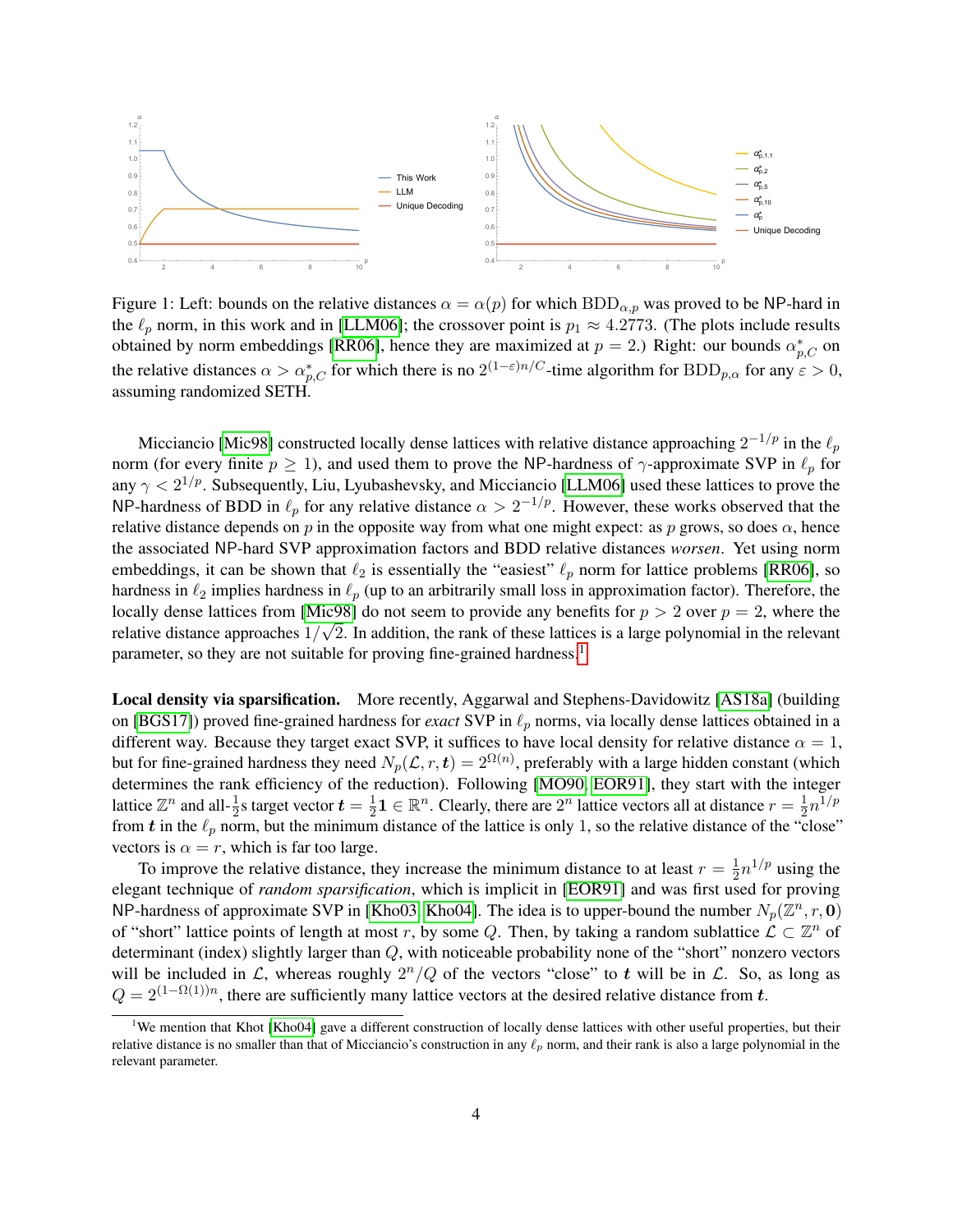Bounds for  $N_p(\mathbb{Z}^n, r, 0)$  were given by Mazo and Odlyzko [\[MO90\]](#page-20-6), by a simple but powerful technique using the theta function  $\Theta_p(\tau) := \sum_{z \in \mathbb{Z}} \exp(-\tau |z|^p)$ . They showed (see [Proposition 2.12\)](#page-10-0) that

<span id="page-4-0"></span>
$$
N_p(\mathbb{Z}^n, r, \mathbf{0}) \le \min_{\tau > 0} \exp(\tau \cdot r^p) \cdot \Theta_p(\tau)^n = \left(\min_{\tau > 0} \exp(\tau/2^p) \cdot \Theta_p(\tau)\right)^n,\tag{1.1}
$$

where the equality is by  $r = \frac{1}{2}$  $\frac{1}{2}n^{1/p}$ . So, Aggarwal and Stephens-Davidowitz need  $\min_{\tau>0} \exp(\tau/2^p)$ .  $\Theta_p(\tau) < 2$ , and it turns out that this is the case for every  $p > p_0 \approx 2.1397$ . (They also deal with smaller p by using a different target point  $t$ .)

This work: local density for small relative distance. For the NP- and fine-grained hardness of BDD we use the same basic approach as in [\[AS18a\]](#page-19-11), but with the different goal of getting local density for as small of a relative distance  $\alpha < 1$  as we can manage. That is, we still have  $2^n$  integral vectors all at distance  $r=\frac{1}{2}$  $\frac{1}{2}n^{1/p}$  from the target  $t = \frac{1}{2}$  $\frac{1}{2}$ **1**  $\in \mathbb{R}^n$ , but we want to "sparsify away" all the nonzero integral vectors of length less than  $r/\alpha$ . So, we want the right-hand side of the Mazo-Odlyzko bound [\(Equation \(1.1\)\)](#page-4-0) to be at most  $2^{(1-\Omega(1))n}$  for as large of a positive hidden constant as we can manage. More specifically, for any  $p \ge 1$ and  $C > 1$  (which ultimately corresponds to the reduction's rank inefficiency) we can obtain local density of at least  $2^{n/C}$  close vectors at any relative distance greater than

$$
\alpha_{p,C}^* := \inf \{ \alpha^* > 0 : \min_{\tau > 0} \exp(\tau/(2\alpha^*)^p) \cdot \Theta_p(\tau) \le 2^{1-1/C} \}.
$$

The value of  $\alpha_{p,C}^*$  is strictly decreasing in both p and C, and for large C and  $p > p_1 \approx 4.2773$  it drops below the relative distance of  $1/$ √ 2 approached by the local-density construction of [\[Mic98\]](#page-19-1) for  $\ell_2$  (and also  $\ell_p$ by norm embeddings.) This is the source of our improved relative distance for the NP-hardness of BDD in high  $\ell_p$  norms.

We also show that obtaining local density by sparsifying the integer lattice happens to yield a very simple reduction to BDD from the *exact* version of CVP, which is how we obtain fine-grained hardness. Given a CVP instance consisting of a lattice and a target point, we essentially just take their direct sum with the integer lattice and the  $\frac{1}{2}$ 1 target (respectively), then sparsify. (See [Lemma 3.5](#page-14-0) and [Theorem 3.3](#page-13-0) for details.) Because this results in the (sparsified) locally dense lattice having  $2^{\Omega(n)}$  close vectors all *exactly* at the threshold of the BDD promise, concatenating the CVP instance either keeps the target within the (slightly weaker) BDD promise, or puts it just outside. This is in contrast to the prior reduction of [\[LLM06\]](#page-19-6), where the close vectors in the locally dense lattices of [\[Mic98\]](#page-19-1) are at various distances from the target, hence a reduction from *approximate*-CVP with a large constant factor is needed to put the target outside the BDD promise. While approximating CVP to within any constant factor is known to be NP-hard [\[ABSS97\]](#page-18-0), no fine-grained hardness is known for approximate CVP, except for factors just slightly larger than one [\[ABGS19\]](#page-18-1).

#### 1.3 Discussion and Future Work

Our work raises a number of interesting issues and directions for future research. First, it highlights that there are now two incomparable approaches for obtaining local density in the  $\ell_p$  norm—Micciancio's construction [\[Mic98\]](#page-19-1), and sparsifying the integer lattice [\[EOR91,](#page-19-14) [AS18a\]](#page-19-11)—with each delivering a better relative distance for certain ranges of p. For  $p \in [1, p_1 \approx 4.2773]$ , Micciancio's construction (with norm embeddings  $f_{\text{com}}$ ) where embigable) delivers the better relative distance, which empressive  $\min[1/p/2, 1/p/2]$ . More from  $\ell_2$ , where applicable) delivers the better relative distance, which approaches min $\{1/\sqrt[p]{2}, 1/\sqrt{2}\}$ . Moreover, this is essentially optimal in  $\ell_2$ , where  $1/\sqrt{2}$  is unachievable due to the Rankin bound, which says that over, this is essentially optimal in  $\ell_2$ , where  $1/\sqrt{2}$  is unachievable due to the Kankin t<br>in  $\mathbb{R}^n$  we can have at most  $2n$  subunit vectors with pairwise distances of  $\sqrt{2}$  or more.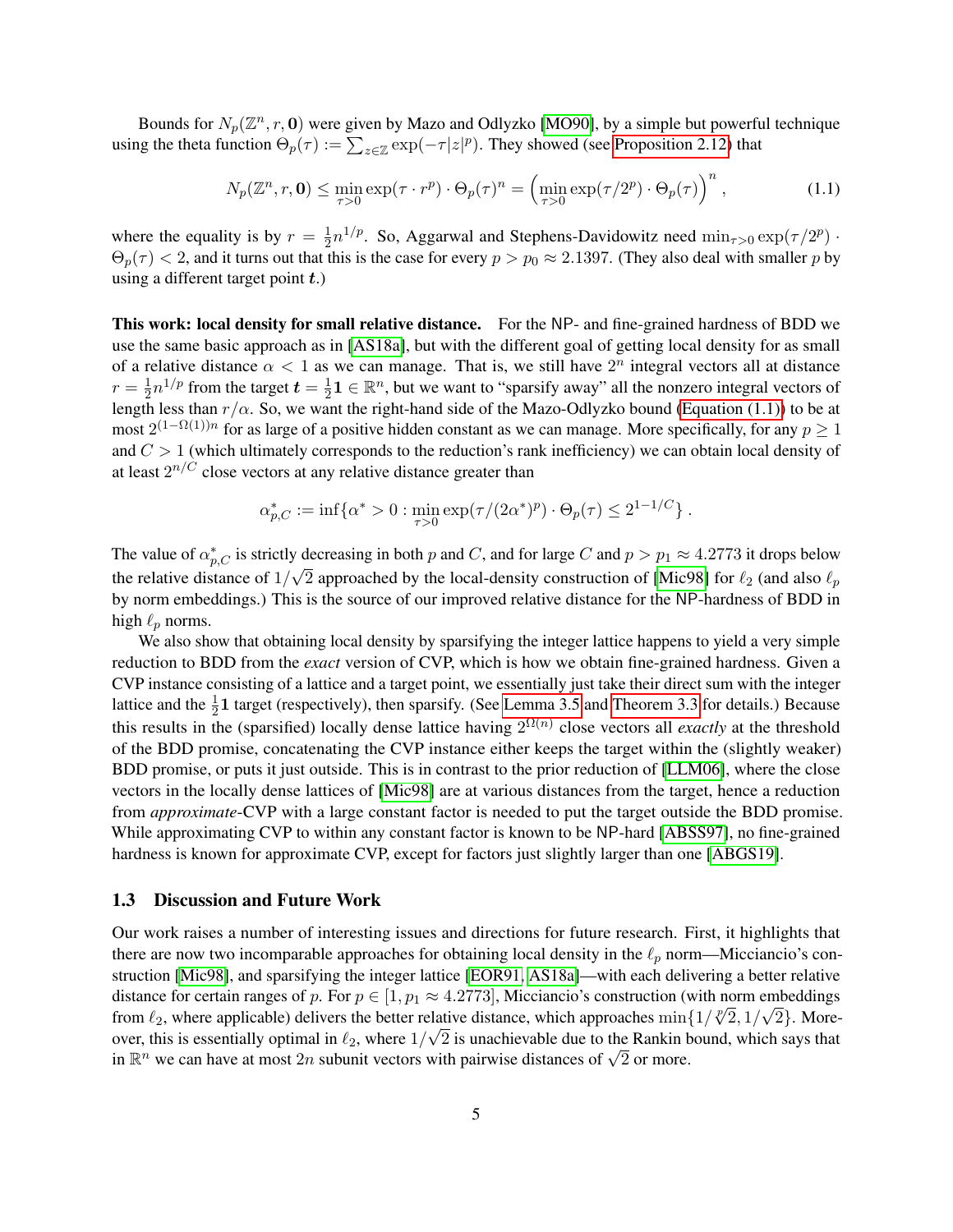A first question, therefore, is whether relative distance less than  $1/$ √ 2 can be obtained for all  $p > 2$ . We conjecture that this is true, but can only manage to prove it via sparsification for all  $p > p_1 \approx 4.2773$ . More generally, an important open problem is to give a unified local-density construction that subsumes both of the above-mentioned approaches in terms of relative distance, and ideally in rank efficiency as well. In the other direction, another important goal is to give lower bounds on the relative distance in general  $\ell_p$  norms. Apart from the Rankin bound, the only bound we are aware of is the trivial one of  $\alpha \geq 1/2$  implied by the triangle inequality, which is essentially tight for  $\ell_1$  and tight for  $\ell_{\infty}$  (as shown by [\[Mic98\]](#page-19-1) and our work, respectively).

More broadly, for the BDD relative distance parameter  $\alpha$  there are three regimes of interest: the localdensity regime, where we know how to prove NP-hardness; the unique-decoding regime  $\alpha < 1/2$ ; and (at least in some  $\ell_p$  norms, including  $\ell_2$ ) the intermediate regime between them. It would be very interesting, and would seem to require new techniques, to show NP-hardness outside the local-density regime. One potential route would be to devise a *gap amplification* technique for BDD, analogous to how SVP has been proved to be NP-hard to approximate to within any constant factor [\[Kho04,](#page-19-3) [HR07,](#page-19-4) [Mic12\]](#page-20-2). Gap amplification may also be interesting in the absence of NP-hardness, e.g., for the inverse-polynomial relative distances used in cryptography. Currently, the only efficient gap amplification we are aware of is a modest one that decreases the relative distance by any  $(1 - 1/n)^{O(1)}$  factor [\[LM09\]](#page-19-15).

A final interesting research direction is related to the *unique* Shortest Vector Problem (uSVP), where the goal is to find a shortest nonzero vector  $v$  in a given lattice, under the promise that it is unique (up to sign). More generally, approximate uSVP has the promise that all lattice vectors not parallel to  $v$  are a certain factor  $\gamma$  as long. It is known that *exact* uSVP is NP-hard in  $\ell_2$  [\[KS01\]](#page-19-16), and by known reductions it is straightforward to show the NP-hardness of 2-*approximate* uSVP in  $\ell_{\infty}$ . Can recent techniques help to prove NP-hardness of  $\gamma$ -approximate uSVP, for some constant  $\gamma > 1$ , in  $\ell_p$  for some finite p, or specifically for  $\ell_2$ ? Do NP-hard approximation factors for uSVP grow smoothly with  $p$ ?

Acknowledgments. We thank Noah Stephens-Davidowitz for sharing his plot-generating code from [\[AS18a\]](#page-19-11) with us.

### 2 Preliminaries

For any positive integer q, we identify the quotient group  $\mathbb{Z}_q = \mathbb{Z}/q\mathbb{Z}$  with some set of distinguished representatives, e.g.,  $\{0, 1, \ldots, q-1\}$ . Let  $B^+ := (B^t B)^{-1} B^t$  denote the Moore-Penrose pseudoinverse of a real-valued matrix B with full column rank. Observe that  $B^+v$  is the unique coefficient vector c with respect to B of any  $v = Bc$  in the column span of B.

#### 2.1 Problems with Preprocessing

In addition to ordinary computational problems, we are also interested in (promise) problems with *preprocessing*. In such a problem, an instance  $(x_P, x_Q)$  is comprised of a "preprocessing" part  $x_P$  and a "query" part  $x<sub>O</sub>$ , and an algorithm is allowed to perform unbounded computation on the preprocessing part before receiving the query part.

Formally, a preprocessing problem is a relation  $\Pi = \{((x_P, x_Q), y)\}\$  of instance-solution pairs, where  $\Pi_{\text{inst}} := \{(x_P, x_Q) : \exists \ y \text{ s.t. } ((x_P, x_Q), y) \in \Pi\}$  is the set of problem instances, and  $\Pi_{(x_P, x_Q)} := \{y :$  $((x_P, x_Q), y) \in \Pi$  is the set of solutions for any particular instance  $(x_P, x_Q)$ . If every instance  $(x_P, x_Q) \in \Pi$ Πinst has exactly one solution that is either YES or NO, then Π is called a decision problem.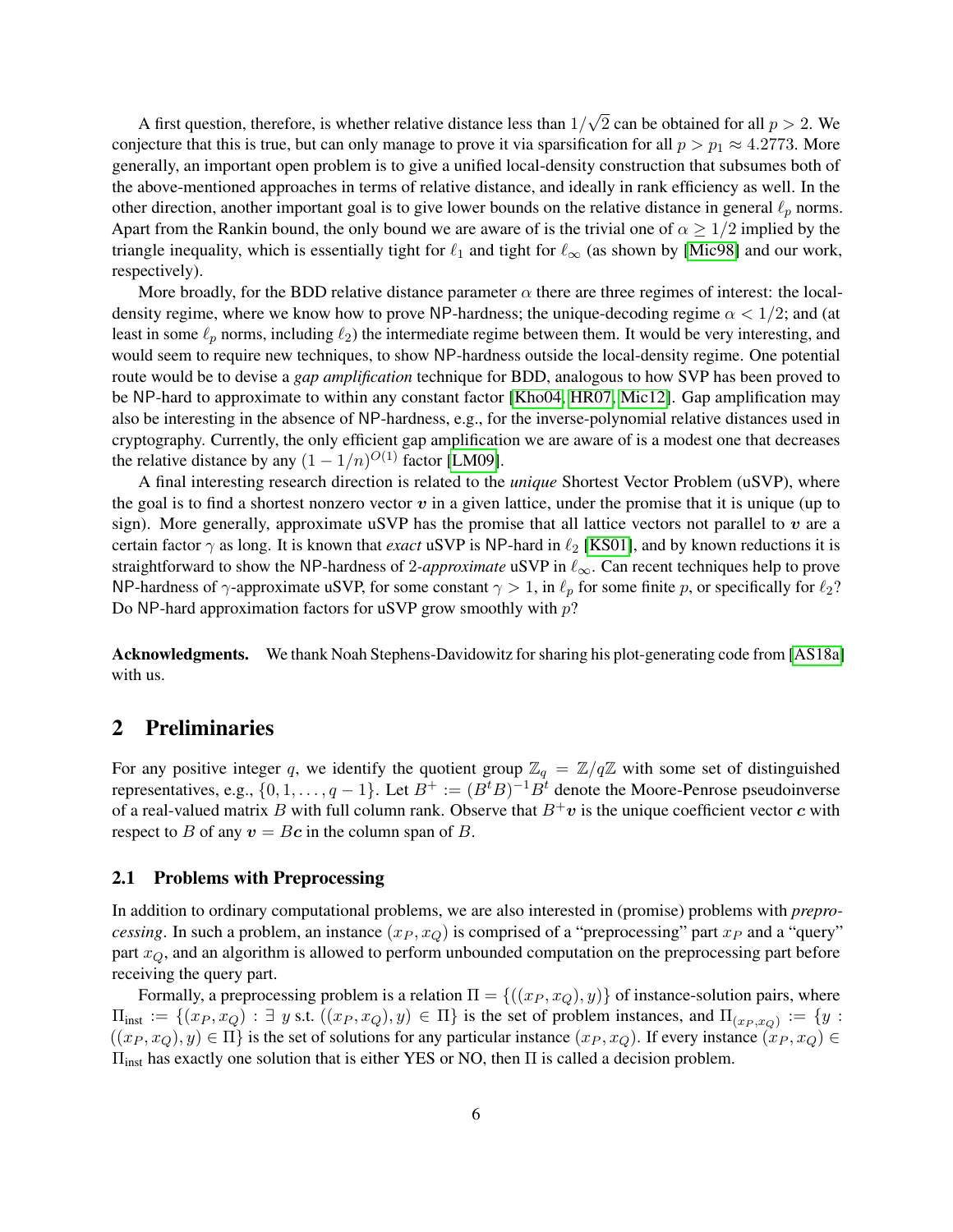**Definition 2.1.** A *preprocessing algorithm* is a pair  $(P, Q)$  where P is a (possibly randomized) function representing potentially unbounded computation, and  $Q$  is an algorithm. The execution of  $(P, Q)$  on an input  $(x_P, x_Q)$  proceeds in two phases:

- first, in the preprocessing phase, P takes  $x_P$  as input and produces some preprocessed output  $\sigma$ ;
- then, in the query phase, Q takes both  $\sigma$  and  $x_Q$  as input and produces some ultimate output.

The running time  $T$  of the algorithm is defined to be the time used in the query phase alone, and is considered as a function of the total input length  $|x_P|+|x_Q|$ . The length of the preprocessed output is defined as  $A = |\sigma|$ , and is also considered as a function of the total input length. Note that without loss of generality,  $A \leq T$ .

If  $(P,Q)$  is deterministic, we say that it solves preprocessing problem  $\Pi$  if  $Q(P(x_P), x_Q) \in \Pi_{(x_P, x_Q)}$ for all  $(x_P, x_Q) \in \Pi_{inst}$ . If  $(P, Q)$  is potentially randomized, we say that it solves  $\Pi$  if

$$
\Pr[Q(P(x_P), x_Q) \in \Pi_{(x_P, x_Q)}] \ge \frac{2}{3}
$$

for all  $(x_P, x_Q) \in \Pi_{\text{inst}}$ , where the probability is taken over the random coins of both P and  $Q$ .

As shown below using a routine quantifier-swapping argument (as in Adleman's Theorem [\[Adl78\]](#page-18-3)), it turns out that for NP relations and decision problems, any randomized preprocessing algorithm can be derandomized if the length of the query input  $x_Q$  is polynomial in the length of the preprocessing input  $x_P$ . So for convenience, in this work we allow for randomized algorithms, only switching to deterministic ones for our ultimate hardness theorems.

<span id="page-6-1"></span>**Lemma 2.2.** Let preprocessing problem  $\Pi$  be an NP relation or a decision problem for which  $|x_Q|$  =  $poly(|x_P|)$  *for all*  $(x_P, x_Q) \in \Pi_{inst}$ *. If*  $\Pi$  *has a randomized*  $T$ -time algorithm, then it has a deterministic  $T \cdot \text{poly}(|x_P| + |x_Q|)$ -time algorithm with  $T \cdot \text{poly}(|x_P| + |x_Q|)$ -length preprocessed output.

*Proof.* Let  $q(\cdot)$  be a polynomial for which  $|x_Q| \leq q(|x_P|)$  for all  $(x_P, x_Q) \in \Pi_{\text{inst}}$ . Let  $(P, Q)$  be a randomized  $T$ -time algorithm for  $\Pi$ , which by standard repetition techniques we can assume has probability strictly less than  $\exp(-q(|x_P|))$  of being incorrect on any  $(x_P, x_Q) \in \Pi_{\text{inst}}$ , with only a  $\text{poly}(|x_P| + |x_Q|)$ factor overhead in the running time and preprocessed output length. Fix some arbitrary  $x_P$ . Then by the union bound over all  $(x_P, x_Q) \in \Pi_{inst}$  and the hypothesis, we have

$$
\Pr[\exists (x_P, x_Q) \in \Pi_{\text{inst}} : Q(P(x_P), x_Q) \notin \Pi_{(x_P, x_Q)}] < 1.
$$

So, there exist coins for P and Q for which  $Q(P(x_P), x_Q) \in \Pi_{(x_P, x_Q)}$  for all  $(x_P, x_Q) \in \Pi_{\text{inst}}$ . By fixing these coins we make P a deterministic function of  $x_P$ , and we include the coins for Q along with the preprocessed output  $P(x_P)$ , thus making Q deterministic as well. The resulting deterministic algorithm solves Π with the claimed resources, as needed.  $\Box$ 

Reductions for preprocessing problems. We need the following notions of reductions for preprocessing problems. The following generalizes Turing reductions and Cook reductions (i.e., polynomial-time Turing reductions).

<span id="page-6-2"></span><span id="page-6-0"></span><sup>&</sup>lt;sup>2</sup>Note that it could be the case that some preprocessed outputs fail to make the query algorithm output a correct answer on some, or even all, query inputs.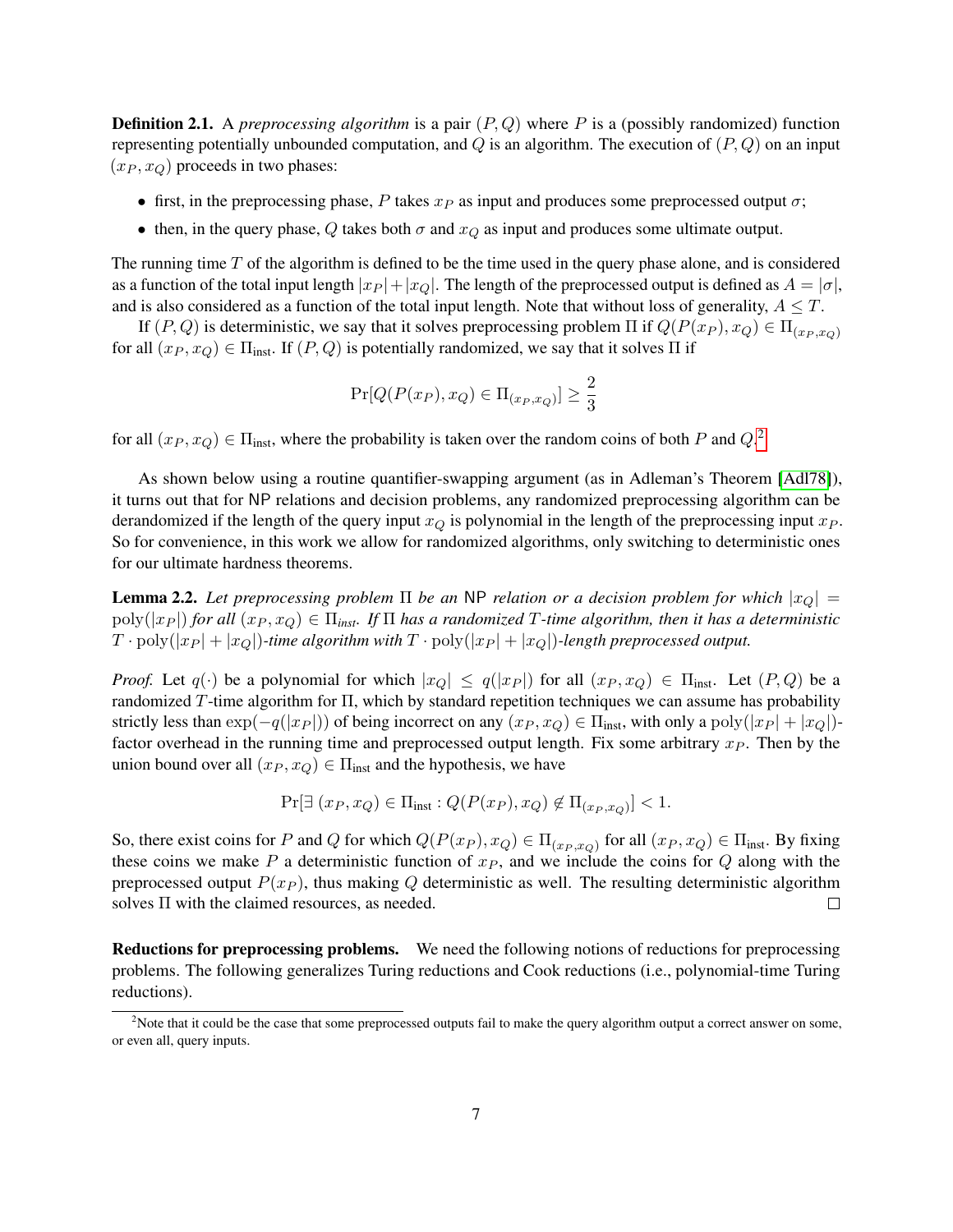**Definition 2.3.** A *Turing reduction* from one preprocessing problem X to another one Y is a pair of algorithms  $(R_P, R_Q)$  satisfying the following properties:  $R_P$  is a (potentially randomized) function with access to an oracle  $P$ , whose output length is polynomial in its input length;  $R_Q$  is an algorithm with access to an oracle Q; and if  $(P,Q)$  solves problem Y, then  $(R_P^P, R_Q^Q)$  solves problem X. Additionally, it is a *Cook reduction* if  $R_Q$  runs in time polynomial in the total input length of  $R_P$  and  $R_Q$ .

Similarly, the following generalizes mapping reductions and Karp reductions (i.e., polynomial-time mapping reductions) for decision problems.

<span id="page-7-0"></span>Definition 2.4. A *mapping reduction* from one preprocessing decision problem X to another one Y is a pair  $(R_P, R_Q)$  satisfying the following properties:  $R_P$  is a deterministic function whose output length is polynomial in its input length;  $R_Q$  is a deterministic algorithm; and for any YES (respectively, NO) instance  $(x_P, x_Q)$  of X, the output pair  $(y_P, y_Q)$  is a YES (resp., NO) instance of Y, where  $(y_P, y_Q)$  are defined as follows:

- first,  $R_P$  takes  $x_P$  as input and outputs some  $(\sigma', y_P)$ , where  $\sigma'$  is some "internal" preprocessed output;
- then,  $R_Q$  takes  $(\sigma', x_Q)$  as input and outputs some  $y_Q$ .

Additionally, it is a *Karp reduction* if  $R_Q$  runs in time polynomial in the total input length of  $R_P$  and  $R_Q$ .

It is straightforward to see that if X mapping reduces to Y, and there is a deterministic polynomial-time preprocessing algorithm  $(P_Y, Q_Y)$  that solves Y, then there is also one  $(P_X, Q_X)$  that solves X, which works as follows:

- 1. the preprocessing algorithm  $P_X$ , given a preprocessing input  $x_p$ , first computes  $(\sigma', y_P) = R_P(x_P)$ , then computes  $\sigma_Y = P_Y(y_P)$  and outputs  $\sigma_X = (\sigma', \sigma_Y);$
- 2. the query algorithm  $Q_X$ , given  $\sigma_X = (\sigma', \sigma_Y)$  and a query input  $x_Q$ , computes  $y_Q = R_Q(\sigma', x_Q)$  and finally outputs  $Q_Y(\sigma_Y, y_Q)$ .

#### 2.2 Lattices

A *lattice* is the set of all integer linear combinations of some linearly independent vectors  $b_1, \ldots, b_n$ . It is convenient to arrange these vectors as the columns of a matrix. Accordingly, we define a *basis*  $B=(b_1,\ldots,b_n)\in\mathbb{R}^{d\times n}$  to be a matrix with linearly independent columns, and the lattice generated by basis  $B$  as

$$
\mathcal{L}(B) := \left\{ \sum_{i=1}^n a_i \mathbf{b}_i : a_1, \dots, a_n \in \mathbb{Z} \right\}.
$$

Let  $\mathcal{B}_p^d$  denote the centered unit  $\ell_p$  ball in d dimensions. Given a lattice  $\mathcal{L} \subset \mathbb{R}^d$  of rank n, for  $1 \le i \le n$ let

$$
\lambda_i^{(p)}(\mathcal{L}) := \inf\{r > 0 : \dim(\text{span}(r \cdot \mathcal{B}_p^d \cap \mathcal{L})) \geq i\}
$$

denote the *i*th successive minimum of  $\mathcal L$  with respect to the  $\ell_p$  norm.

We denote the  $\ell_p$  distance of a vector t to a lattice  $\mathcal L$  as

$$
\mathrm{dist}_p(\boldsymbol{t}, \mathcal{L}):=\min_{\boldsymbol{v}\in\mathcal{L}} \lVert \boldsymbol{v}-\boldsymbol{t}\rVert_p~.
$$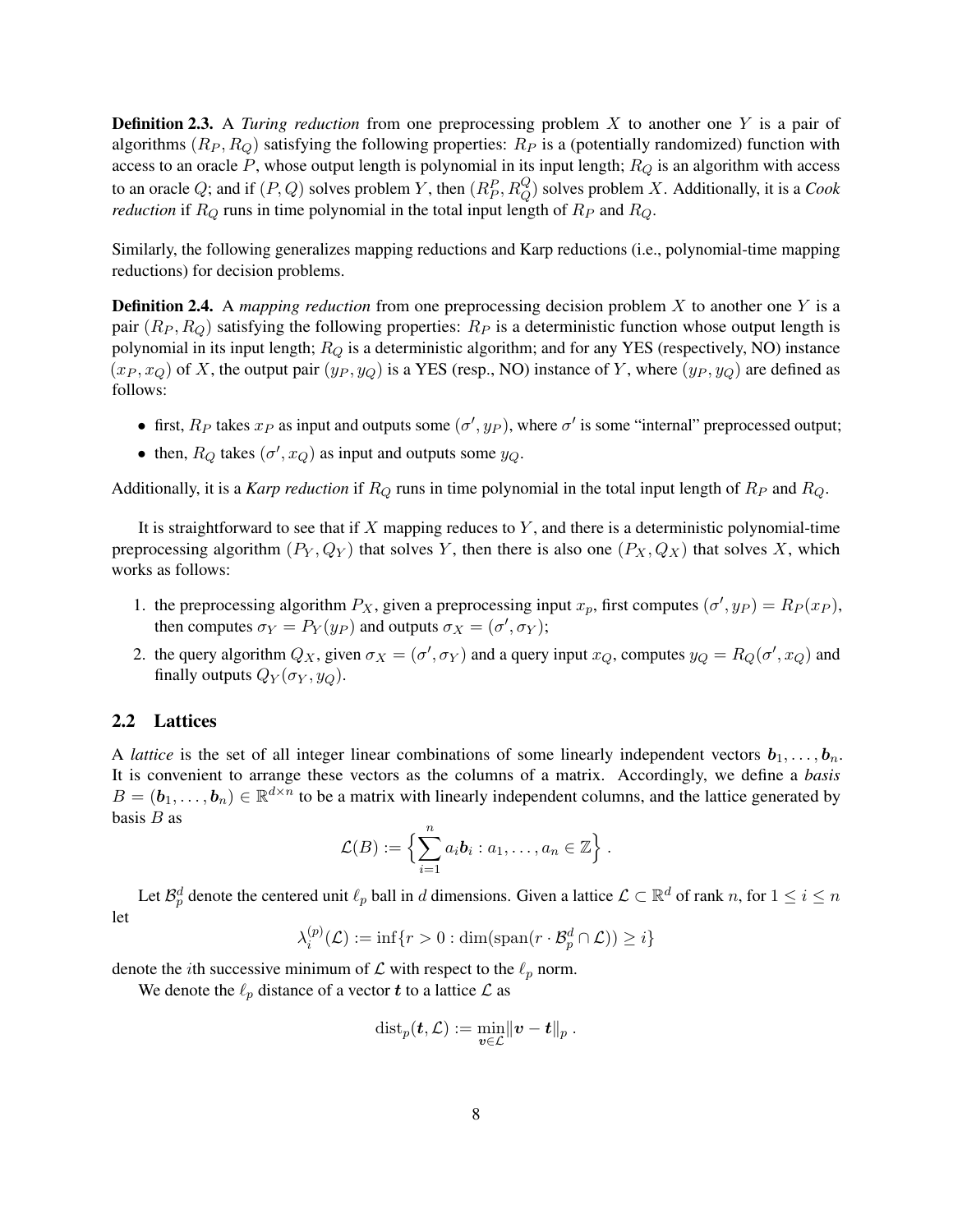#### 2.3 Bounded Distance Decoding (with Preprocessing)

The primary computational problem that we study in this work is the Bounded Distance Decoding Problem (BDD), which is a version of the Closest Vector Problem (CVP) in which the target vector is promised to be relatively close to the lattice.

<span id="page-8-3"></span>**Definition 2.5.** For  $1 \le p \le \infty$  and  $\alpha = \alpha(n) > 0$ , the  $\alpha$ -Bounded Distance Decoding problem in the  $\ell_p$ *norm* (BDD<sub>p, $\alpha$ </sub>) is the (search) promise problem defined as follows. The input is (a basis of) a rank-n lattice  $\mathcal L$  and a target vector  $\boldsymbol t$  satisfying  $\mathrm{dist}_p(\boldsymbol t, \mathcal L) \leq \alpha(n) \cdot \lambda_1^{(p)}$  $\mathcal{L}_{1}^{(p)}(\mathcal{L})$ . The goal is to output a lattice vector  $v \in \mathcal{L}$ that satisfies  $\|\bm{v}-\bm{t}\|_p \leq \alpha(n) \cdot \lambda_1^{(p)}$  $\mathcal{L}_1^{(p)}(\mathcal{L}).$ 

The preprocessing (search) promise problem  $BDDP_{p,\alpha}$  is defined analogously, where the preprocessing input is (a basis of) the lattice, and the query input is the target  $t$ .

We note that in some works, BDD is defined to have the goal of finding a  $v \in \mathcal{L}$  such that  $||v - t||_p =$  $dist_p(t, \mathcal{L})$ . This formulation is clearly no easier than the one defined above. So, our hardness theorems, which are proved for the definition above, immediately apply to the alternative formulation as well.

We also remark that for  $\alpha < 1/2$ , the promise ensures that there is a *unique* vector v satisfying  $\|\bm{v}-\bm{t}\|_p \leq \alpha \cdot \lambda_1^{(p)}$  $1^{(p)}_{1}(\mathcal{L})$ . However, BDD is still well defined for  $\alpha \geq 1/2$ , i.e., above the unique-decoding radius. As in prior work, our hardness results for  $BDD_{p,\alpha}$  are limited to this regime.

To the best of our knowledge, essentially the only previous study of the NP-hardness of BDD is due to [\[LLM06\]](#page-19-6), which showed the following result.<sup>[3](#page-8-0)</sup>

<span id="page-8-1"></span>**Theorem 2.6 ([\[LLM06,](#page-19-6) Corollaries 1 and 2]).** For any  $p \in [1,\infty)$  and  $\alpha > 1/2^{1/p}$ , there is no polynomial*time algorithm for*  $BDD_{p,\alpha}$  *(respectively, with preprocessing) unless*  $NP \subseteq RP$  *(resp., unless*  $NP \subseteq P/Poly$ *).* 

Regev and Rosen [\[RR06\]](#page-20-5) used norm embeddings to show that almost any lattice problem is at least as hard in the  $\ell_p$  norm, for any  $p \in [1,\infty]$ , as it is in the  $\ell_2$  norm, up to an arbitrarily small constant-factor loss in the approximation factor. In other words, they essentially showed that  $\ell_2$  is the "easiest"  $\ell_p$  norm for lattice problems. (In addition, their reduction preserves the rank of the lattice.) Based on this, [\[LLM06\]](#page-19-6) observed the following corollary, which is an improvement on the factor  $\alpha$  from [Theorem 2.6](#page-8-1) for all  $p > 2$ .

<span id="page-8-2"></span>**Theorem 2.7** ([\[LLM06,](#page-19-6) Corollary 3]). *For any*  $p \in [1,\infty)$  *and*  $\alpha > 1/$ √ 2*, there is no polynomial-time algorithm for*  $BDD_{p,\alpha}$  *(respectively, with preprocessing) unless*  $NP \subseteq RP$  *(resp., unless*  $NP \subseteq P/Poly$ *).* 

[Figure 1](#page-3-0) shows the bounds from [Theorems 2.6](#page-8-1) and [2.7](#page-8-2) together with the new bounds achieved in this work as a function of p.

#### 2.4 Sparsification

A powerful idea, first used in the context of hardness proofs for lattice problems in [\[Kho03\]](#page-19-2), is that of random lattice sparsification. Given a lattice  $\mathcal L$  with basis B, we can construct a random sublattice  $\mathcal L' \subseteq \mathcal L$  as

$$
\mathcal{L}' = \{ \boldsymbol{v} \in \mathcal{L} : \langle \boldsymbol{z}, B^+ \boldsymbol{v} \rangle = 0 \pmod{q} \}
$$

for uniformly random  $\boldsymbol{z} \in \mathbb{Z}_q^n$ , where q is a suitably chosen prime.

<span id="page-8-0"></span><sup>&</sup>lt;sup>3</sup>Additionally, [\[DRS14\]](#page-19-7) gave a reduction from CVP to BDD<sub>2, $\alpha$ </sub> but only for some  $\alpha > 1$ . Also, [\[Pei09,](#page-20-7) [LM09\]](#page-19-15) gave a reduction from GapSVP<sub> $_{\gamma}$ </sub> to BDD, but only for large  $\gamma = \gamma(n)$  for which GapSVP is not known to be NP-hard.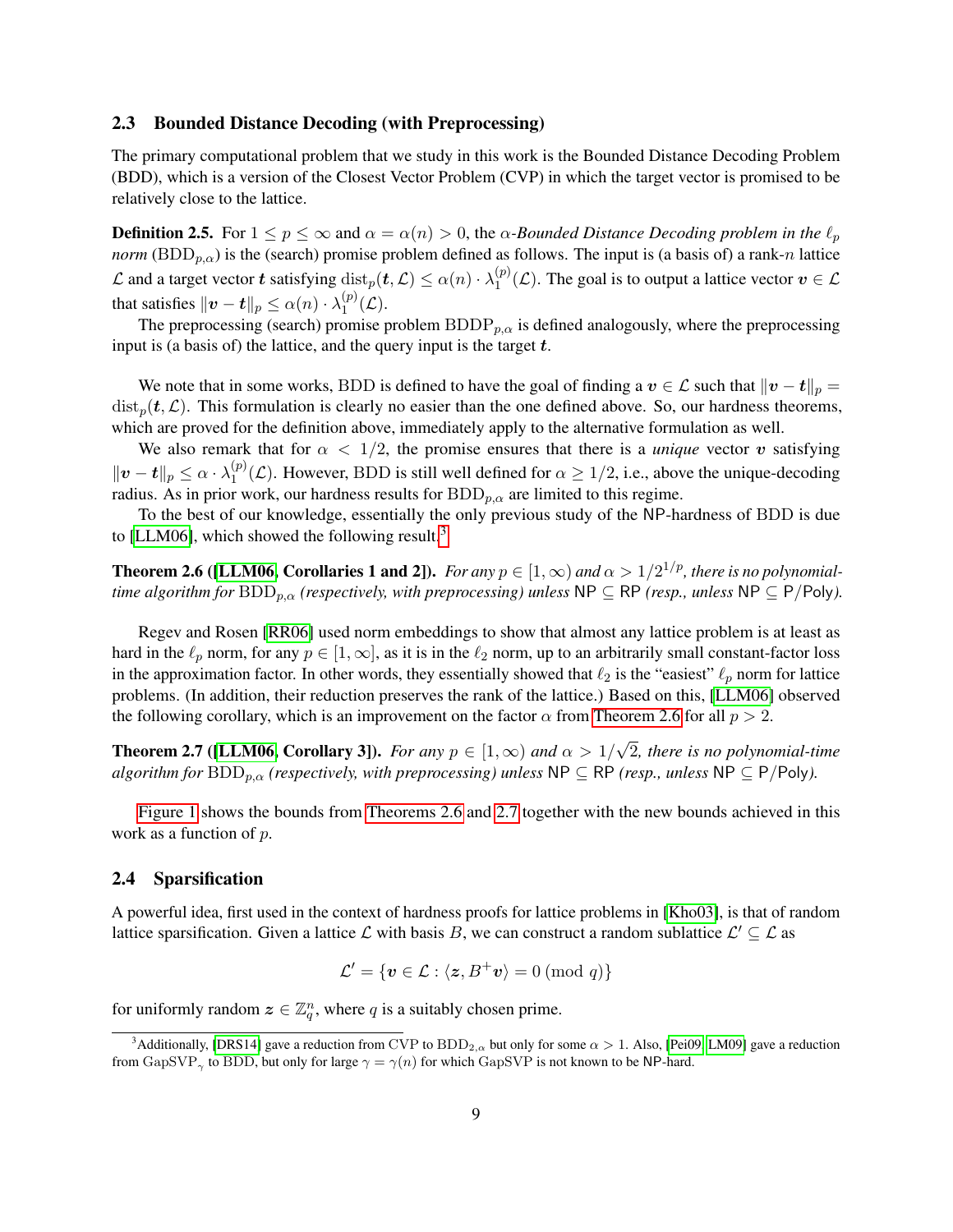**Lemma 2.8.** Let q be a prime and let  $x_1, \ldots, x_N \in \mathbb{Z}_q^n \setminus \{0\}$  be arbitrary. Then

$$
\Pr_{\boldsymbol{z} \leftarrow \mathbb{Z}_q^n} [\exists i \in [N] \text{ such that } \langle \boldsymbol{z}, \boldsymbol{x}_i \rangle = 0 \text{ (mod } q)] \leq \frac{N}{q}.
$$

*Proof.* We have  $Pr[\langle z, x_i \rangle = 0] = 1/q$  for each  $x_i$ , and the claim follows by the union bound.

<span id="page-9-1"></span>The following corollary is immediate.

**Corollary 2.9.** Let q be a prime and L be a lattice of rank n with basis B. Then for all  $r > 0$  and all  $p \in [1,\infty],$ 

$$
\Pr_{\boldsymbol{z}\leftarrow \mathbb{Z}_q^n}[\lambda_1^{(p)}(\mathcal{L}') < r] \leq \frac{N_p^o(\mathcal{L}\setminus \{\boldsymbol{0}\}, r, \boldsymbol{0})}{q} ,
$$

*where*  $\mathcal{L}' = \{ \mathbf{v} \in \mathcal{L} : \langle \mathbf{z}, B^+ \mathbf{v} \rangle = 0 \pmod{q} \}.$ 

<span id="page-9-0"></span>Theorem 2.10 ([\[Ste16,](#page-20-8) Theorem 3.1]). *For any lattice* L *of rank* n *with basis* B*, prime* q*, and lattice vectors*  $\bm{x},\bm{y}_{1},\ldots,\bm{y}_{N}\in\mathcal{L}$  such that  $B^{+}\bm{x}\neq B^{+}\bm{y}_{i} \: (\text{mod}\; q)$  for all  $i\in[N],$  we have

$$
\frac{1}{q} - \frac{N}{q^2} - \frac{N}{q^{n-1}} \le \Pr_{\boldsymbol{z}, \boldsymbol{c} \leftarrow \mathbb{Z}_q^n} [\langle \boldsymbol{z}, B^+ \boldsymbol{x} + \boldsymbol{c} \rangle = 0 \pmod{q} \wedge \langle \boldsymbol{z}, B^+ \boldsymbol{y}_i + \boldsymbol{c} \rangle \ne 0 \pmod{q} \ \forall \ i \in [N]] \le \frac{1}{q} + \frac{1}{q^n}.
$$

We will use only the lower bound from [Theorem 2.10,](#page-9-0) but we note that the upper bound is relatively tight for  $q \gg N$ .

<span id="page-9-2"></span>**Corollary 2.11.** *For any*  $p \in [1,\infty]$  *and*  $r \geq 0$ *, lattice*  $\mathcal L$  *of rank* n *with basis*  $B$ *, vector* **t**, prime q, and *lattice vectors*  $v_1, \ldots, v_N \in \mathcal{L}$  *such that*  $\|v_i - t\|_p \le r$  *for all*  $i \in [N]$  *and such that all the*  $B^+v_i$  mod q *are distinct, we have*

$$
\Pr_{\boldsymbol{z},\boldsymbol{c}\leftarrow \mathbb{Z}_q^n}[\mathrm{dist}_p(\boldsymbol{t} + B\boldsymbol{c}, \mathcal{L}') \leq r] \geq \frac{N}{q} - \frac{N(N-1)}{q^2} - \frac{N(N-1)}{q^{n-1}}\,,
$$

*where*  $\mathcal{L}' = \{ \mathbf{v} \in \mathcal{L} : \langle \mathbf{z}, B^+ \mathbf{v} \rangle = 0 \pmod{q} \}.$ 

*Proof.* Observe that for each  $i \in [N]$ , the events

$$
E_i := [\langle \mathbf{z}, B^+ \mathbf{v}_i \rangle = 0 \pmod{q} \text{ and } \langle \mathbf{z}, B^+ \mathbf{v}_j \rangle \neq 0 \pmod{q} \text{ for all } j \neq i]
$$

are disjoint, and by invoking [Theorem 2.10](#page-9-0) with  $x = v_i$  and the  $y_j$  being the remaining  $v_k$  for  $k \neq i$ , we have

$$
\Pr_{\mathbf{z},\mathbf{c}}[E_i] \ge \frac{1}{q} - \frac{N-1}{q^2} - \frac{N-1}{q^{n-1}}
$$

Also observe that if  $E_i$  occurs, then  $v_i + Bc \in \mathcal{L}'$  (also  $v_j + Bc \notin \mathcal{L}'$  for all  $j \neq i$ , but we will not need this). Therefore,

$$
\text{dist}_p(\boldsymbol{t}+B\boldsymbol{c},\mathcal{L}')\leq \|\boldsymbol{t}+B\boldsymbol{c}-(\boldsymbol{v}_i+B\boldsymbol{c})\|=\|\boldsymbol{t}-\boldsymbol{v}_i\|\leq r.
$$

So, the probability in the left-hand side of the claim is at least

$$
\Pr_{\bm{z},\bm{c}}\Big[\bigcup_{i\in[N]}E_i\Big] = \sum_{i\in[N]}\Pr_{\bm{z},\bm{c}}[E_i] \ge \frac{N}{q} - \frac{N(N-1)}{q^2} - \frac{N(N-1)}{q^{n-1}}.
$$

.

 $\Box$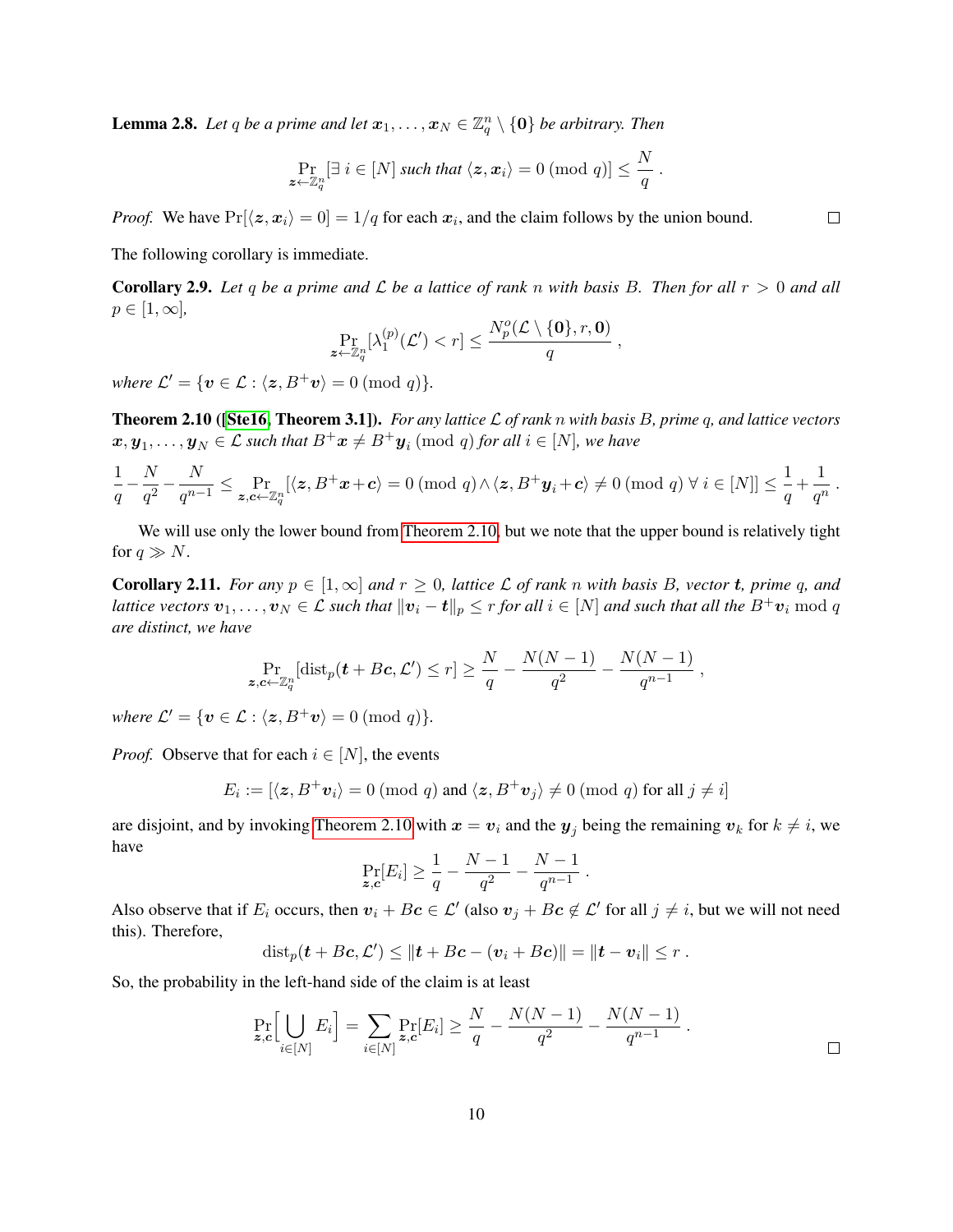#### 2.5 Counting Lattice Points in a Ball

Following [\[AS18a\]](#page-19-11), for any discrete set A of points (e.g., a lattice, or a subset thereof), we denote the number of points in A contained in the closed and open (respectively)  $\ell_p$  ball of radius r centered at a point t as

$$
N_p(A, r, t) := |\{ y \in A : ||y - t||_p \le r \}|,
$$
\n(2.1)

$$
N_p^o(A, r, t) := |\{ y \in A : ||y - t||_p < r \}|.
$$
 (2.2)

Clearly,  $N_p^o(A, r, t) \le N_p(A, r, t)$ .

For  $1 \le p < \infty$  and  $\tau > 0$  define

$$
\Theta_p(\tau) := \sum_{z \in \mathbb{Z}} \exp(-\tau |z|^p) .
$$

We use the following upper bound due to Mazo and Odlyzko [\[MO90\]](#page-20-6) on the number of short vectors in the integer lattice. We include its short proof for completeness.

<span id="page-10-0"></span>**Proposition 2.12 ([\[MO90\]](#page-20-6)).** *For any*  $p \in [1, \infty)$ ,  $r > 0$ *, and*  $n \in \mathbb{N}$ *,* 

$$
N_p(\mathbb{Z}^n, r, \mathbf{0}) \le \min_{\tau > 0} \exp(\tau r^p) \cdot \Theta_p(\tau)^n \; .
$$

*Proof.* For  $\tau > 0$  we have

$$
\Theta_p(\tau)^n = \sum_{\boldsymbol{z}\in\mathbb{Z}^n} \exp(-\tau \|\boldsymbol{z}\|_p^p) \geq \sum_{\boldsymbol{z}\in\mathbb{Z}^n\cap r\mathcal{B}_p^n} \exp(-\tau \|\boldsymbol{z}\|_p^p) \geq \exp(-\tau r^p) \cdot N_p(\mathbb{Z}^n, r, \boldsymbol{0}) .
$$

The result follows by rearranging and taking the minimum over all  $\tau > 0$ .

#### 2.6 Hardness Assumptions

We recall the Exponential Time Hypothesis (ETH) of Impagliazzo and Paturi [\[IP01\]](#page-19-9), and several of its variants. These hypotheses make stronger assumptions about the complexity of the  $k$ -SAT problem than the assumption  $P \neq NP$ , and serve as highly useful tools for studying the fine-grained complexity of hard computational problems. Indeed, we will show that strong fine-grained hardness for BDD follows from these hypotheses.

Definition 2.13. The *(randomized) Exponential Time Hypothesis* ((randomized) ETH) asserts that there is no (randomized)  $2^{o(n)}$ -time algorithm for 3-SAT on *n* variables.

Definition 2.14. The *(randomized) Strong Exponential Time Hypothesis* ((randomized) SETH) asserts that for every  $\varepsilon > 0$  there exists  $k \in \mathbb{Z}^+$  such that there is no (randomized)  $2^{(1-\varepsilon)n}$ -time algorithm for k-SAT on *n* variables.

For proving hardness of lattice problem with preprocessing, we define (Max-)k-SAT with preprocessing as follows. The preprocessing input is a size parameter  $n$ , encoded in unary. The query input is a  $k$ -SAT formula  $\phi$  with n variables and m (distinct) clauses, together with a threshold  $W \in \{0, \ldots m\}$  in the case of Max-k-SAT. For k-SAT, it is a YES instance if  $\phi$  is satisfiable, and is a NO instance otherwise. For Max-k-SAT, it is a YES instance if there exists an assignment to the variables of  $\phi$  that satisfies at least W of its clauses, and is a NO instance otherwise.

 $\Box$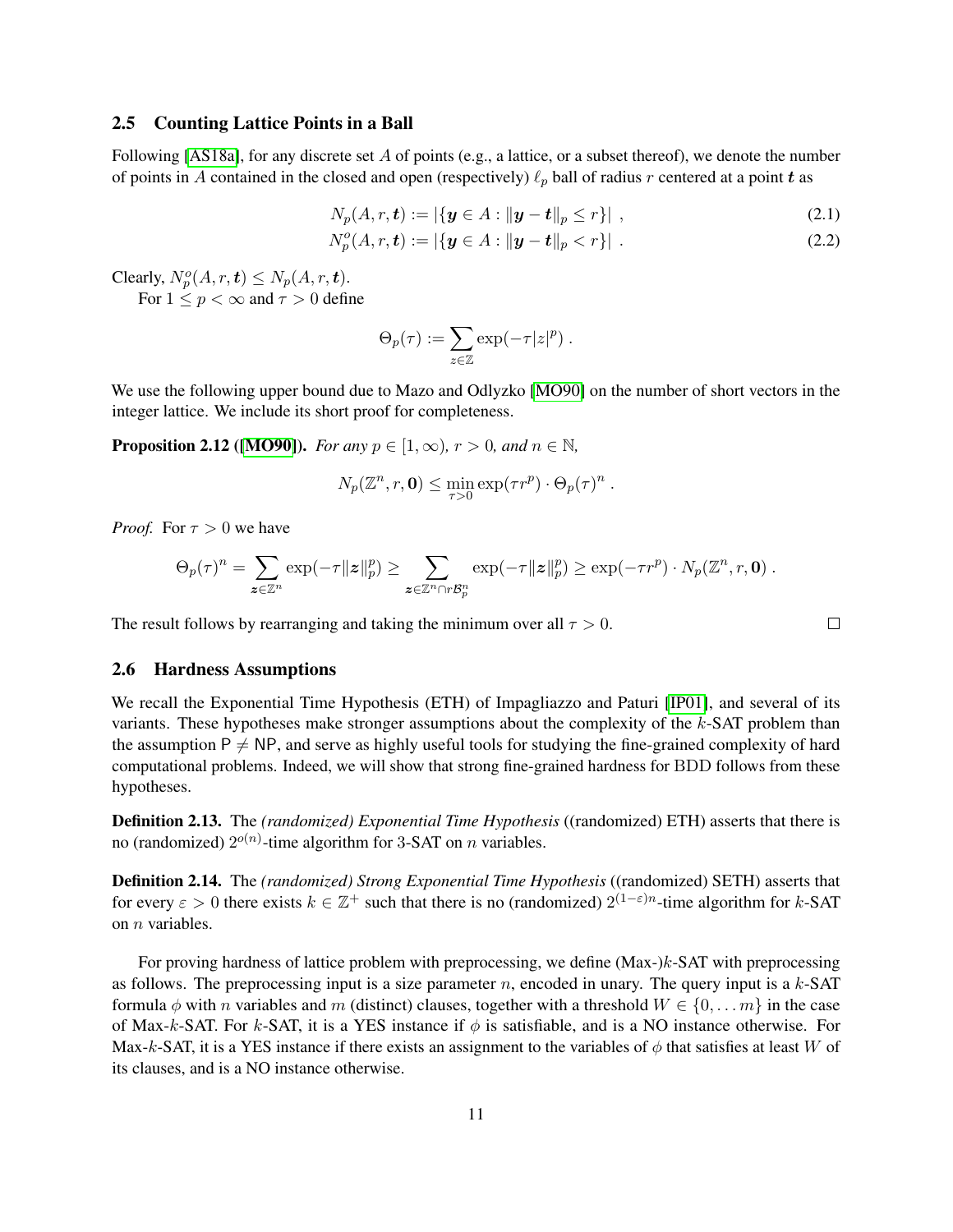Observe that because the preprocessing input is just n, a preprocessing algorithm for  $(Max-)k-SAT$  with preprocessing is equivalent to a (non-uniform) family of circuits for the problem *without* preprocessing. Also, for any fixed k, because there are only  $O(n^k)$  possible clauses on n variables, the length of the query input for (Max-)k-SAT instances having preprocessing input n is  $poly(n)$ , so we get the following corollary of [Lemma 2.2.](#page-6-1)

<span id="page-11-0"></span>Corollary 2.15. *If (Max-)*k*-SAT with preprocessing has a randomized* T(n)*-time algorithm, then it has a deterministic*  $T(n) \cdot \text{poly}(n)$ -time algorithm using  $T(n) \cdot \text{poly}(n)$ -length preprocessed output.

Following, e.g., [\[SV19,](#page-20-9) [ABGS19\]](#page-18-1), we also define *non-uniform* variants of ETH and SETH, which deal with the complexity of  $k$ -SAT with preprocessing. More precisely, non-uniform ETH asserts that no family of size- $2^{o(n)}$  circuits solves 3-SAT on *n* variables (equivalently, 3-SAT with preprocessing does not have a  $2^{o(n)}$ -time algorithm), and non-uniform SETH asserts that for every  $\varepsilon > 0$  there exists  $k \in \mathbb{Z}^+$  such that no family of circuits of size  $2^{(1-\varepsilon)n}$  solves k-SAT on n variables (equivalently, k-SAT with preprocessing does not have a  $2^{(1-\varepsilon)n}$ -time algorithm). These hypotheses are useful for analyzing the fine-grained complexity of preprocessing problems.

One might additionally consider "randomized non-uniform" versions of (S)ETH. However, [Corollary 2.15](#page-11-0) says that a randomized algorithm for (Max-)k-SAT with preprocessing can be derandomized with only polynomial overhead, so randomized non-uniform (S)ETH is equivalent to (deterministic) non-uniform (S)ETH, so we only consider the latter.

Finally, we remark that one can define weaker versions of randomized or non-uniform (S)ETH with Max-3-SAT (respectively, Max-k-SAT) in place of 3-SAT (resp.,  $k$ -SAT). Many of our results hold even under these weaker hypotheses. In particular, the derandomization result in [Corollary 2.15](#page-11-0) applies to both k-SAT and Max-k-SAT.

## 3 Hardness of  $\text{BDD}_{p,\alpha}$

In this section, we present our main result by giving a reduction from a known-hard variant  $\text{GapCVP}_p'$  of the Closest Vector Problem (CVP) to BDD. We peform this reduction in two main steps.

- 1. First, in [Section 3.1](#page-11-1) we define a variant of  $BDD_{p,\alpha}$ , which we call  $(S,T)$ -BDD<sub>p, $\alpha$ </sub>. Essentially, an instance of this problem is a lattice that may have up to S "short" nonzero vectors of  $\ell_p$  norm bounded by some r, and a target vector that is "close" to—i.e., within distance  $\alpha r$  of—at least T lattice vectors. (The presence of short vectors prevents this from being a true  $BDD_{p,\alpha}$  instance.) We then give a reduction, for  $S \ll T$ , from  $(S, T)$ -BDD<sub> $p, \alpha$ </sub> to BDD<sub> $p, \alpha$ </sub> itself, using sparsification.
- 2. Then, in [Section 3.2](#page-13-1) we reduce from  $\text{GapCVP}'_p$  to  $(S, T)\text{-BDD}_{p,\alpha}$  for suitable  $S \ll T$  whenever  $\alpha$ is sufficiently large as a function of  $p$  (and the desired rank efficiency), based on analysis given in [Section 3.3](#page-15-2) and [Lemma 3.11.](#page-17-0)

### <span id="page-11-1"></span>3.1  $(S, T)$ -BDD to BDD

We start by defining a special decision variant of BDD. Essentially, the input is a lattice and a target vector, and the problem is to distinguish between the case where there are few "short" lattice vectors but many lattice vectors "close" to the target, and the case where the target is not close to the lattice. There is a gap factor between the "close" and "short" distances, and for technical reasons we count only those "close" vectors having binary coefficients with respect to the given input basis.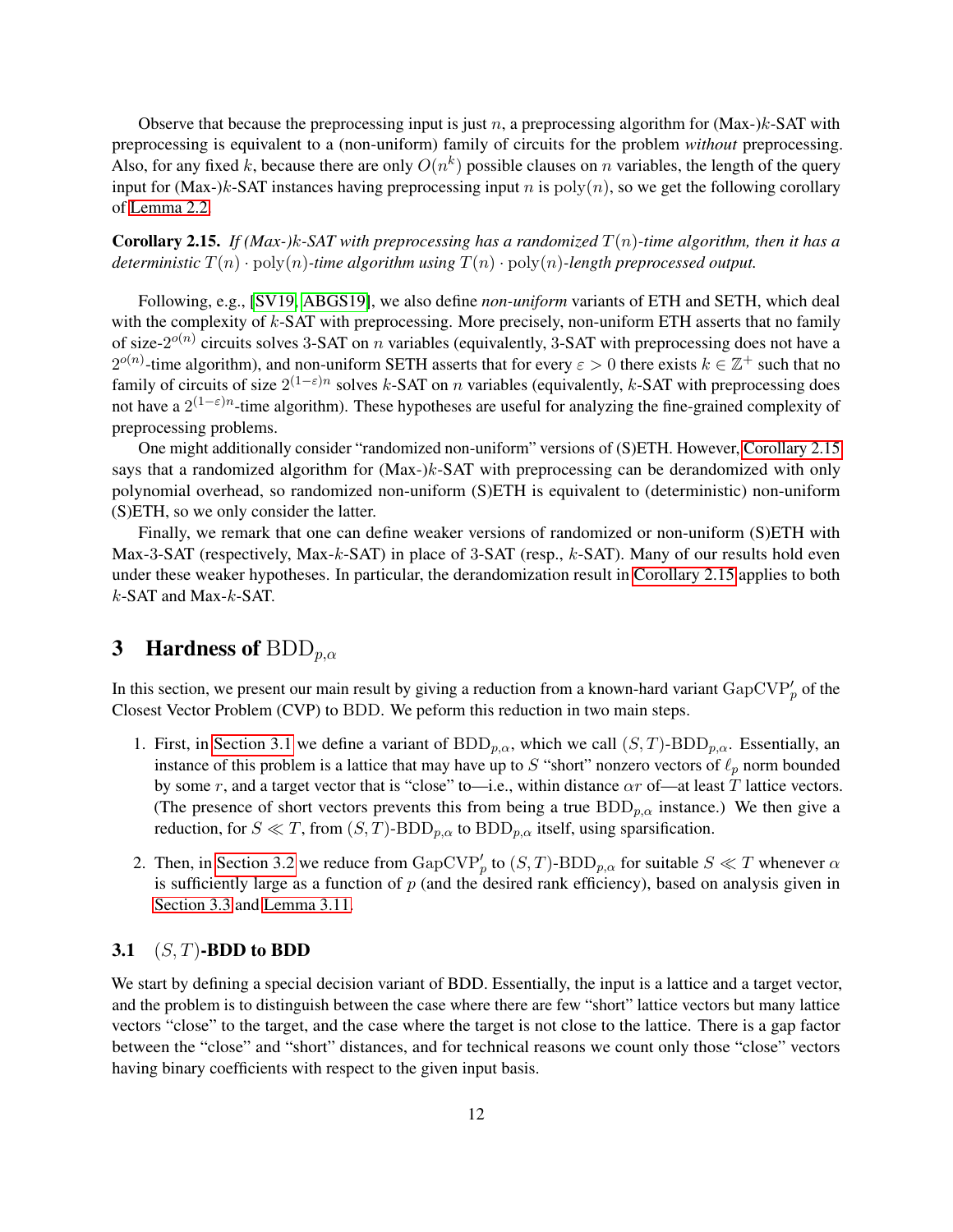**Definition 3.1.** Let  $S = S(n)$ ,  $T = T(n) \ge 0$ ,  $p \in [1, \infty]$ , and  $\alpha = \alpha(n) > 0$ . An instance of the decision promise problem  $(S, T)$ -BDD $_{p,\alpha}$  is a lattice basis  $B \in \mathbb{R}^{\bar{d} \times n}$ , a distance  $r > 0$ , and a target  $t \in \mathbb{R}^d$ .

- It is a YES instance if  $N_p^o(\mathcal{L}(B) \setminus \{0\}, r, 0) \leq S(n)$  and  $N_p(B \cdot \{0, 1\}^n, \alpha r, t) \geq T(n)$ .
- It is a NO instance if  $dist_p(t, \mathcal{L}(B)) > \alpha r$ .

The search version is: given a YES instance  $(B, r, t)$ , find a  $v \in \mathcal{L}(B)$  such that  $||v - t||_p \leq \alpha r$ .

The preprocessing search and decision problems  $(S, T)$ -BDDP<sub>p, $\alpha$ </sub> are defined analogously, where the preprocessing input is  $B$  and  $r$ , and the query input is  $t$ .

We stress that in the preprocessing problems BDDP, the distance  $r$  is part of the preprocessing input; this makes the problem no harder than a variant where r is part of the query input. So, our hardness results for the above definition immediately apply to that variant as well. However, our reduction *from* (S, T)-BDDP (given in [Lemma 3.2\)](#page-12-0) critically relies on the fact that  $r$  is part of the preprocessing input.

Clearly, there is a trivial reduction from the decision version of  $(S, T)$ -BDD<sub>p, $\alpha$ </sub> to its search version (and similarly for the preprocessing problems): just call the oracle for the search problem and test whether it returns a lattice vector within distance  $\alpha r$  of the target. So, to obtain more general results, our reductions involving (S, T)-BDD will be *from* the search version, and *to* the decision version.

**Reducing to BDD.** We next observe that for  $S(n) = 0$  and any  $T(n) > 0$ , there is *almost* a trivial reduction from  $(S, T)$ -BDD<sub>p, $\alpha$ </sub> to ordinary BDD<sub>p, $\alpha$ </sub>, because YES instances of the former satisfy the BDD<sub>p, $\alpha$ </sub> promise. (See below for the easy proof.) The only subtlety is that we want the  $BDD_{p,\alpha}$  oracle to return a lattice vector that is within distance  $\alpha r$  of the target; recall that the definition of  $BDD_{p,\alpha}$  only guarantees distance  $\alpha\cdot\lambda_1^{(p)}$  $1^{(p)}(\mathcal{L}(B))$ . This issue is easily resolved by modifying the lattice to *upper bound* its minimum distance by r, which increases the lattice's rank by one. (For the alternative definition of BDD described after [Definition 2.5,](#page-8-3) the trivial reduction works, and no increase in the rank is needed.)

<span id="page-12-0"></span>**Lemma 3.2.** *For any*  $T(n) > 0$ ,  $p \in [1,\infty]$ , and  $\alpha = \alpha(n) > 0$ , there is a deterministic Cook reduction *from the search version of*  $(0, T(n))$ -BDD<sub>p, $\alpha$ </sub> *(resp., with preprocessing) in rank n to* BDD<sub>p, $\alpha$ </sub> *(resp., with preprocessing) in rank*  $n + 1$ .

*Proof.* The reduction works as follows. On input  $(B, r, t)$ , call the BDD<sub>p, $\alpha$ </sub> oracle on

$$
B':=\begin{pmatrix} B&0\\0&r \end{pmatrix},\quad \boldsymbol{t}':=\begin{pmatrix}\boldsymbol{t}\\0 \end{pmatrix}\;,
$$

and (without loss of generality) receive from the oracle a vector  $v' = (v, zr)$  for some  $v \in \mathcal{L}$  and  $z \in \mathbb{Z}$ . Output  $v$ .

We analyze the reduction. Let  $\mathcal{L} = \mathcal{L}(B)$  and  $\mathcal{L}' = \mathcal{L}(B')$ . Because the input is a YES instance, we have  $N_p^o(\mathcal{L} \setminus \{\mathbf{0}\}, r, \mathbf{0}) = 0$  and hence  $\lambda_1^{(p)}$  $\mathcal{L}_1^{(p)}(\mathcal{L}) \geq r$ , so  $\lambda_1^{(p)}$  $I_1^{(p)}(\mathcal{L}') = r$ . Moreover,  $N_p(B \cdot \{0,1\}^n, \alpha r, t) > 0$ implies that  $\operatorname{dist}_p(\boldsymbol{t}', \mathcal{L}') = \operatorname{dist}(\boldsymbol{t}, \mathcal{L}) \leq \alpha r = \alpha \cdot \lambda_1^{(p)}$  $\mathcal{L}_{1}^{(p)}(\mathcal{L}^{\prime})$ . So,  $(B^{\prime}, t^{\prime})$  satisfies the  $\text{BDD}_{p,\alpha}$  promise, hence the oracle is obligated to return some  $v' = (v, zr) \in \mathcal{L}'$  where  $v \in \mathcal{L}$  and  $\alpha r = \alpha \lambda_1^{(p)}(\mathcal{L}') \geq ||v' - t'||_p \geq$  $||v - t||_p$ . Therefore, the output v of the reduction is a valid solution.

Finally, observe that all of the above also constitutes a valid reduction for the preprocessing problems, because  $B'$  depends only on the preprocessing part  $B, r$  of the input.  $\Box$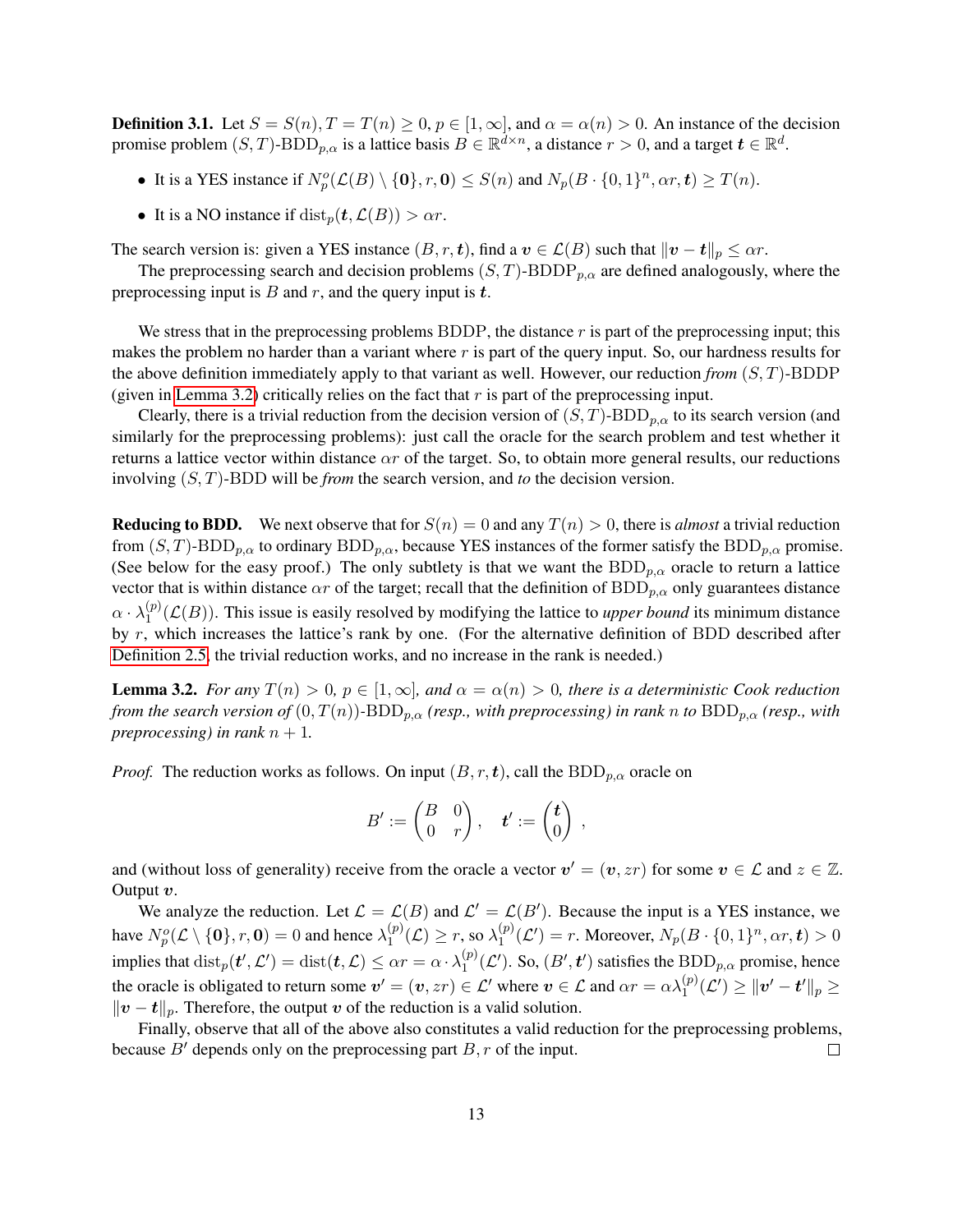We now present a more general randomized reduction from  $(S, T)$ -BDD<sub>p, $\alpha$ </sub> to BDD<sub>p, $\alpha$ </sub>, which works whenever  $T(n) \ge 10S(n)$ . The essential idea is to sparsify the input lattice, so that with some noticeable probability no short vectors remain, but at least one vector close to the target does remain. In this case, the result will be an instance of  $(0, 1)$ -BDD<sub>p, $\alpha$ </sub>, which reduces to BDD<sub>p, $\alpha$ </sub> as shown above.

We note that the triangle inequality precludes the existence of  $(S, T)$ -BDD<sub>p, $\alpha$ </sub> instances with  $T > S + 1$ and  $\alpha \leq 1/2$ , so with this approach we can only hope to show hardness of BDD<sub>p, $\alpha$ </sub> for  $\alpha > 1/2$ , i.e., the unique-decoding regime remains out of reach.

<span id="page-13-0"></span>**Theorem 3.3.** For any  $S = S(n) \ge 1$  and  $T = T(n) \ge 10S$  that is efficiently computable (for unary n),  $p \in [1,\infty]$ , and  $\alpha = \alpha(n) > 0$ , there is a randomized Cook reduction with no false positives from the search *version of*  $(S, T)$ -BDD<sub>p, $\alpha$ </sub> *(resp., with preprocessing) in rank n to* BDD<sub>p, $\alpha$ </sub> *(resp., with preprocessing) in rank*  $n + 1$ .

*Proof.* By [Lemma 3.2,](#page-12-0) it suffices to give such a reduction to  $(0, 1)$ -BDD<sub>p, $\alpha$ </sub> in rank n, which works as follows. On input  $(B, r, t)$ , let  $\mathcal{L} = \mathcal{L}(B)$ . First, randomly choose a prime q where  $10T \le q \le 20T$ . Then sample  $z, c \in \mathbb{Z}_q^n$  independently and uniformly at random, and define

$$
\mathcal{L}' := \{ \boldsymbol{v} \in \mathcal{L} : \langle \boldsymbol{z}, B^+ \boldsymbol{v} \rangle = 0 \pmod{q} \} \text{ and } \boldsymbol{t}' := \boldsymbol{t} + B \boldsymbol{c} .
$$

Let B' be a basis of  $\mathcal{L}'$ . (Such a basis is efficiently computable from B, z, and q. See, e.g., [\[Ste16,](#page-20-8) Claim 2.15].) Invoke the  $(0, 1)$ -BDD<sub>p, $\alpha$ </sub> oracle on  $(B', r, t')$ , and output whatever the oracle outputs.

We now analyze the reduction. We are promised that  $(B, r, t)$  is a YES instance of  $(S, T)$ -BDD<sub>p, $\alpha$ </sub>, and it suffices to show that  $(B', r, t')$  is a YES instance of  $(0, 1)$ -BDD<sub>p, $\alpha$ </sub>, i.e.,  $\lambda_1^{(p)}$  $\mathcal{L}^{(p)}(L') \geq r$  and  $\mathrm{dist}_p(\boldsymbol{t}', \boldsymbol{\mathcal{L}}') \leq \alpha r$ , with some positive constant probability. By [Corollary 2.9](#page-9-1) we have

$$
\Pr[\lambda_1^{(p)}(\mathcal{L}') < r] \le \frac{N_p^o(\mathcal{L} \setminus \{\mathbf{0}\}, r, \mathbf{0})}{q} \le \frac{S}{q} \le \frac{1}{100} \, .
$$

Furthermore, because there are T vectors  $v_i \in \mathcal{L}$  for which  $||v_i - t||_p \leq \alpha r$ , and their coefficient vectors  $B^+v_i \in \{0,1\}^n$  are distinct (as integer vectors, and hence also modulo q), by [Corollary 2.11](#page-9-2) we have

$$
\Pr[\text{dist}_p(\mathbf{t}', \mathcal{L}') \le \alpha r] \ge \frac{T}{q} - \frac{T^2}{q^2} - \frac{T^2}{q^{n-1}} \ge \frac{1}{20} - \frac{1}{400} - \frac{1}{400q^{n-3}}.
$$

Therefore, by the union bound we have

$$
\Pr[\lambda_1^{(p)}(\mathcal{L}') \ge r \text{ and } \mathrm{dist}_p(t', \mathcal{L}') \le \alpha r] \ge \frac{1}{20} - \frac{1}{400} - \frac{1}{400q^{n-3}} - \frac{1}{100} \ge \frac{1}{40}
$$

for all  $n \geq 3$ , as desired.

Finally, the above also constitutes a valid reduction for the preprocessing problems (in the sense of [Definition 2.3\)](#page-6-2), because  $B'$  depends only on B from the preprocessing part of the input and the reduction's own random choices (and r remains unchanged).  $\Box$ 

### <span id="page-13-1"></span>3.2 GapCVP' to  $(S, T)$ -BDD

Here we show that a known-hard variant of the (exact) Closest Vector Problem reduces to  $(S, T)$ -BDD (in its decision version).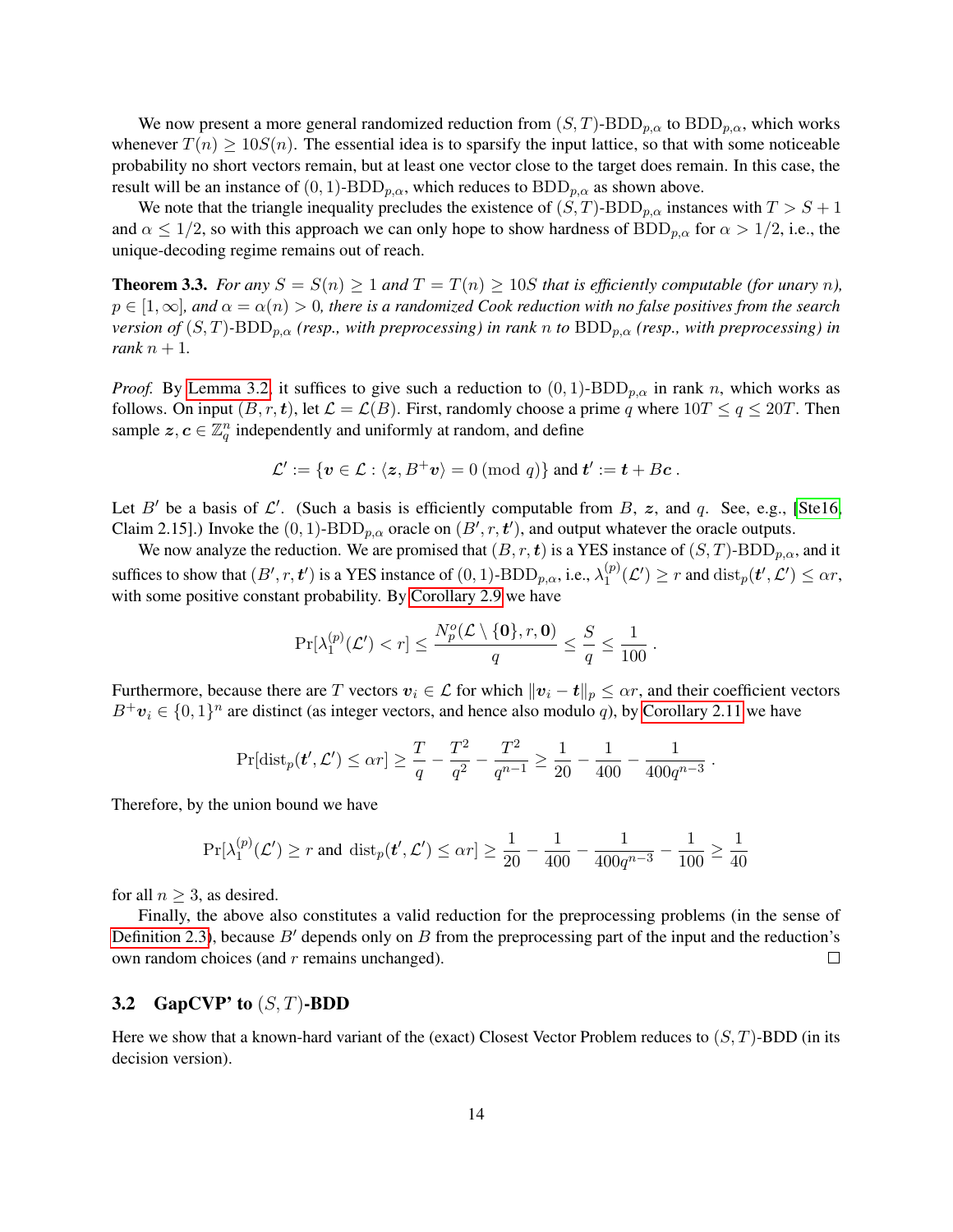**Definition 3.4.** For  $p \in [1, \infty]$ , the (decision) promise problem GapCVP'<sub>p</sub> is defined as follows: an instance consists of a basis  $B \in \mathbb{R}^{d \times n}$  and a target vector  $t \in \mathbb{R}^d$ .

- It is a YES instance if there exists  $x \in \{0,1\}^n$  such that  $||Bx t||_p \leq 1$ .
- It is a NO instance if  $dist_p(t, \mathcal{L}(B)) > 1$ .

The preprocessing (decision) promise problem  $\text{GapCVPP}'_p$  is defined analogously, where the preprocessing input is  $B$  and the query input is  $t$ .

Observe that for  $\text{GapCVP}'_p$  the distance threshold is 1 (and not some instance-dependent value) without loss of generality, because we can scale the lattice and target vector. The same goes for  $GapCVPP'_p$ , with the caveat that any instance-dependent distance threshold would need to be included in the *preprocessing* part of the input, not the query part. (See [Remark 3.10](#page-16-0) below for why this is essentially without loss of generality, under a mild assumption on the  $\text{GapCVPP}'_p$  instances.) We remark that some works define these problems with a stronger requirement that in the NO case,  $dist_p(zt, \mathcal{L}(B)) > r$  for all  $z \in \mathbb{Z} \setminus \{0\}$ . We will not need this stronger requirement, and some of the hardness results for GapCVP' that we rely on are not known to hold with it, so we use the weaker requirement.

We next describe a simple transformation on lattices and target vectors: we essentially take a direct sum of the input lattice with the integer lattice of any desired dimension n and append an all- $\frac{1}{2}$ s vector to the target vector.

<span id="page-14-0"></span>**Lemma 3.5.** For any  $n' \leq n$ , define the following transformations that map a basis B' of a rank-n' lattice  $\mathcal{L}'$ *to a basis* B *of a rank-*n *lattice* L*, and a target vector* t 0 *to a target vector* t*:*

<span id="page-14-5"></span>
$$
B := \begin{pmatrix} \frac{1}{2}B' & 0 \\ I_{n'} & 0 \\ 0 & I_{n-n'} \end{pmatrix}, \qquad t := \frac{1}{2} \begin{pmatrix} t' \\ \mathbf{1}_{n'} \\ \mathbf{1}_{n-n'} \end{pmatrix}, \tag{3.1}
$$

,

 $\Box$ 

*and define*

<span id="page-14-4"></span>
$$
s_p = s_p(n) := \frac{1}{2}(n+1)^{1/p} \text{ for } p \in [1,\infty), \text{ and } s_\infty := 1/2. \tag{3.2}
$$

<span id="page-14-1"></span>*Then:*

$$
I. N_p^o(\mathcal{L}, r, \mathbf{0}) \le N_p^o(\mathbb{Z}^n, r, \mathbf{0}) \text{ for all } r \ge 0;
$$

<span id="page-14-2"></span>2. if there exists an 
$$
\mathbf{x} \in \{0,1\}^{n'}
$$
 such that  $||B'\mathbf{x} - t'||_p \leq 1$ , then  $N_p(B \cdot \{0,1\}^n, s_p, t) \geq 2^{n-n'}$ ;

<span id="page-14-3"></span>3. *if*  $dist_p(t', \mathcal{L}') > 1$  *then*  $dist_p(t, \mathcal{L}) > s_p$ .

*Proof.* [Item 1](#page-14-1) follows immediately by construction of B, because vectors  $v' = (\frac{1}{2}B'x, x, y) \in \mathcal{L}$  for  $\bm{x}, \bm{y} \in \mathbb{Z}^n$  correspond bijectively to vectors  $\bm{v} = (\bm{x}, \bm{y}) \in \mathbb{Z}^n$ , and  $\|\bm{v}\|_p \le \|\bm{v}'\|_p$ .

For [Item 2,](#page-14-2) for every  $y \in \{0,1\}^{n-n'}$ , the vector  $v := (\frac{1}{2}B'x, x, y) \in \mathcal{L}$  satisfies

$$
\|\boldsymbol{v}-\boldsymbol{t}\|_p^p=\frac{\|B'\boldsymbol{x}-\boldsymbol{t}'\|_p^p}{2^p}+\frac{n}{2^p}\leq s_p^p
$$

for finite p, and  $\|\bm{v}-\bm{t}\|_{\infty} = \max(\frac{1}{2}\|B'\bm{x} - \bm{t}'\|_{\infty}, \frac{1}{2})$  $(\frac{1}{2}) = \frac{1}{2} = s_{\infty}$ . The claim follows.

For [Item 3,](#page-14-3) for finite  $p$  we have

$$
\text{dist}_p(\boldsymbol{t}, \mathcal{L})^p \geq \frac{\text{dist}_p(\boldsymbol{t}', \mathcal{L}')^p}{2^p} + \frac{n}{2^p} > \frac{n+1}{2^p} = s_p^p
$$

15

<span id="page-14-6"></span>and for  $p = \infty$  we immediately have  $dist_{\infty}(\mathbf{t}, \mathcal{L}) \geq \frac{1}{2}$  $\frac{1}{2}$  dist ${}_{\infty}$ (**t'**, **L'**) >  $\frac{1}{2}$  =  $s_{\infty}$ , as needed.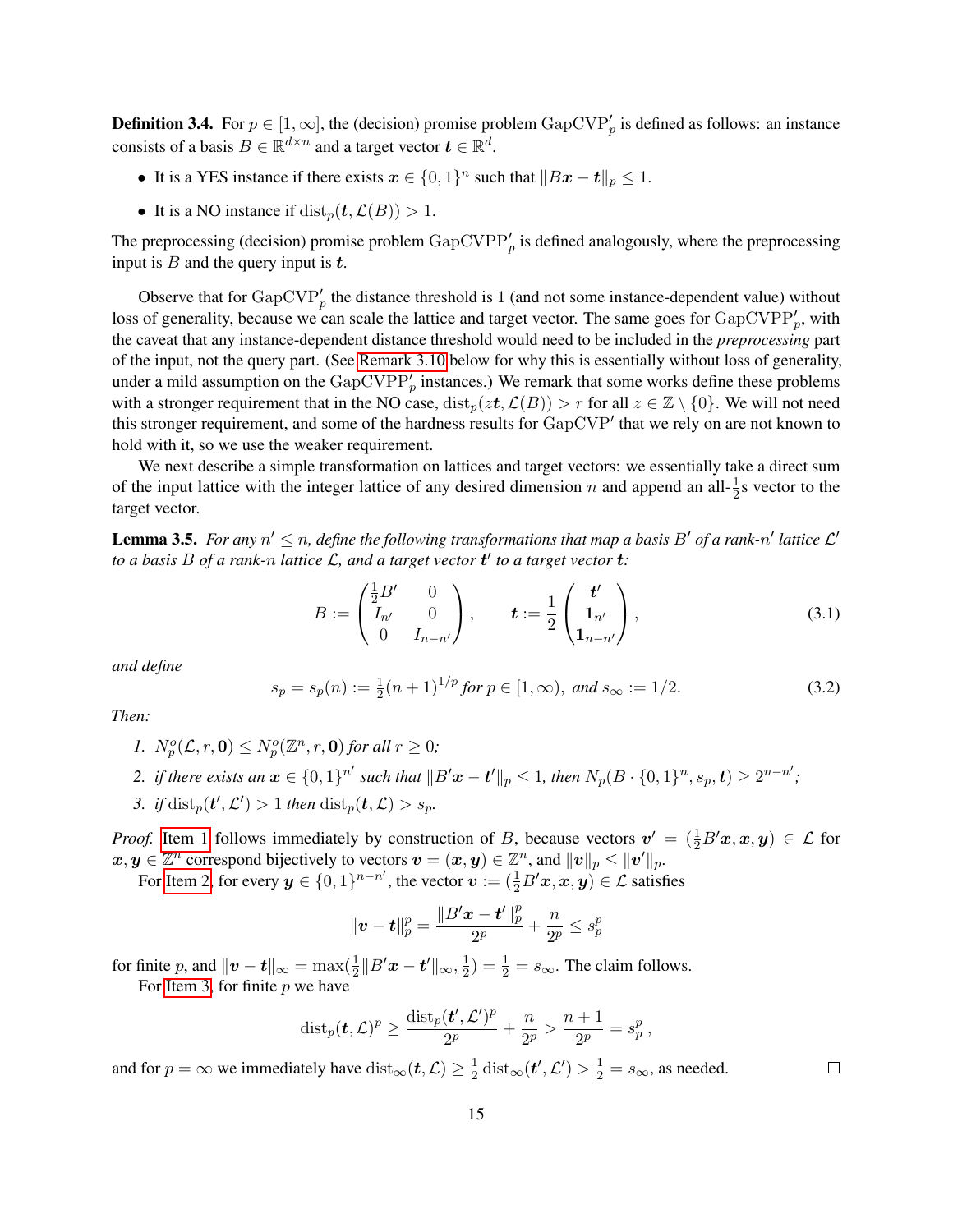**Corollary 3.6.** For any  $p \in [1, \infty]$ ,  $\alpha > 0$ , and  $\text{poly}(n')$ -bounded  $n \geq n'$ , there is a deterministic Karp  $r$ eduction from  $\mathrm{GapCVP}'_p$  (resp., with preprocessing) in rank  $n'$  to the decision version of  $(S,T)$ - $\mathrm{BDD}_{p,\alpha}$ (resp., with preprocessing) in rank  $n$ , where  $S(n)=N_p^o(\Z^n\setminus\{\bf 0\}, s_p/\alpha, \bf 0)$  for  $s_p$  as defined in [Equation](#page-14-4) (3.2), *and*  $T(n) = 2^{n-n'}$ .

*Proof.* Given an input  $\text{GapCVP}_p'$  instance  $(B', t')$ , the reduction simply outputs  $(B, r = s_p/\alpha, t)$ , where  $B, t$  are as in [Equation \(3.1\).](#page-14-5) Observe that this is also valid for the preprocessing problems because  $B$  and  $r$ depend only on  $B'$ . Correctness follows immediately by [Lemma 3.5.](#page-14-0)  $\Box$ 

#### <span id="page-15-2"></span>3.3 Setting Parameters

We now investigate the relationship among the choice of  $\ell_p$  norm (for finite p), the BDD relative distance  $\alpha$ , and the rank ratio  $C := n/n'$ , subject to the constraint

<span id="page-15-3"></span><span id="page-15-1"></span><span id="page-15-0"></span>
$$
N_p^o(\mathbb{Z}^n, s_p/\alpha, \mathbf{0}) \le 2^{n-n'}/10 = T(n)/10 ,\qquad (3.3)
$$

so that the reductions in [Corollary 3.6](#page-14-6) and [Theorem 3.3](#page-13-0) can be composed. For  $p \in [1,\infty)$  and  $C > 1$ , define

$$
\alpha_{p,C}^* := \inf \{ \alpha^* > 0 : \min_{\tau > 0} \exp(\tau/(2\alpha^*)^p) \cdot \Theta_p(\tau) \le 2^{1-1/C} \},\tag{3.4}
$$

$$
\alpha_p^* := \lim_{C \to \infty} \alpha_{p,C}^* = \inf \{ \alpha^* > 0 : \min_{\tau > 0} \exp(\tau/(2\alpha^*)^p) \cdot \Theta_p(\tau) \le 2 \}.
$$
 (3.5)

These quantities are well defined because for any  $C > 1$  we have  $2^{1-1/C} > 1$ , so the inequality in [Equation \(3.4\)](#page-15-0) is satisfied for sufficiently large  $\tau$  and  $\alpha^*$ . Moreover, it is straightforward to verify that  $\alpha_{p,C}^*$  is strictly decreasing in both p and C, and  $\alpha_p^*$  is strictly decreasing in p. Although it is not clear how to solve for these quantities in closed form, it is possible to approximate them numerically to good accuracy (see [Figure 1\)](#page-3-0), and to get quite tight closed-form upper bounds (see [Lemma 3.11\)](#page-17-0). We now show that to satisfy [Equation \(3.3\)](#page-15-3) it suffices to take any constant  $\alpha > \alpha_{p,C}^*$ .

<span id="page-15-4"></span>**Corollary 3.7.** *For any*  $p \in [1,\infty)$ ,  $C \ge 1$ , and constant  $\alpha > \alpha_{p,C}^*$  [\(Equation](#page-15-0) (3.4)), there is a deterministic *Karp reduction from* GapCVP'<sub>p</sub> (resp., with preprocessing) in rank n' to the decision version of  $(S,T)$ - $BDD_{p,\alpha}$  (resp., with preprocessing) in rank  $n = Cn'$ , where  $S(n) = T(n)/10$  and  $T(n) = 2^{(1-1/C)n}$ .

*Proof.* Recalling that  $s_p = \frac{1}{2}$  $\frac{1}{2}(n+1)^{1/p}$ , by [Proposition 2.12,](#page-10-0)  $N_p^o(\mathbb{Z}^n, s_p/\alpha, \mathbf{0})$  is at most

$$
N_p(\mathbb{Z}^n, s_p/\alpha, \mathbf{0}) \le \min_{\tau > 0} \exp(\tau \cdot (s_p/\alpha)^p) \cdot \Theta_p(\tau)^n
$$
\n
$$
= \min_{\tau > 0} \exp(\tau \cdot (n+1)/(2\alpha)^p) \cdot \Theta_p(\tau)^n
$$
\n
$$
= \left(\min_{\tau > 0} \exp(\tau/(n(2\alpha)^p)) \cdot \exp(\tau/(2\alpha)^p) \cdot \Theta_p(\tau)\right)^n.
$$

Because  $\alpha > \alpha_{p,C}^*$ , we have that  $\min_{\tau>0} \exp(\tau/(2\alpha)^p) \cdot \Theta_p(\tau)$  is a constant strictly less than  $2^{1-1/C}$ . So,  $N_p^o(\mathbb{Z}^n, s_p/\alpha, \mathbf{0}) \leq 2^{(1-1/C)n}/10 = T(n)/10$  for all large enough n. The claim follows from [Corol](#page-14-6)[lary 3.6.](#page-14-6)  $\Box$ 

<span id="page-15-5"></span>**Theorem 3.8.** *For any*  $p \in [1, \infty)$ ,  $C \ge 1$ , and constant  $\alpha > \alpha_{p,C}^*$ , there is a randomized Cook reduction with no false positives from  $\text{GapCVP}'_p$  (resp., with preprocessing) in rank n' to  $\text{BDD}_{p,\alpha}$  (resp., with *preprocessing) in rank*  $n = Cn' + 1$ *. Furthermore, the same holds for*  $p = \infty$ *,*  $C = 1$ *,*  $\alpha = 1/2$ *, and the reduction is deterministic.*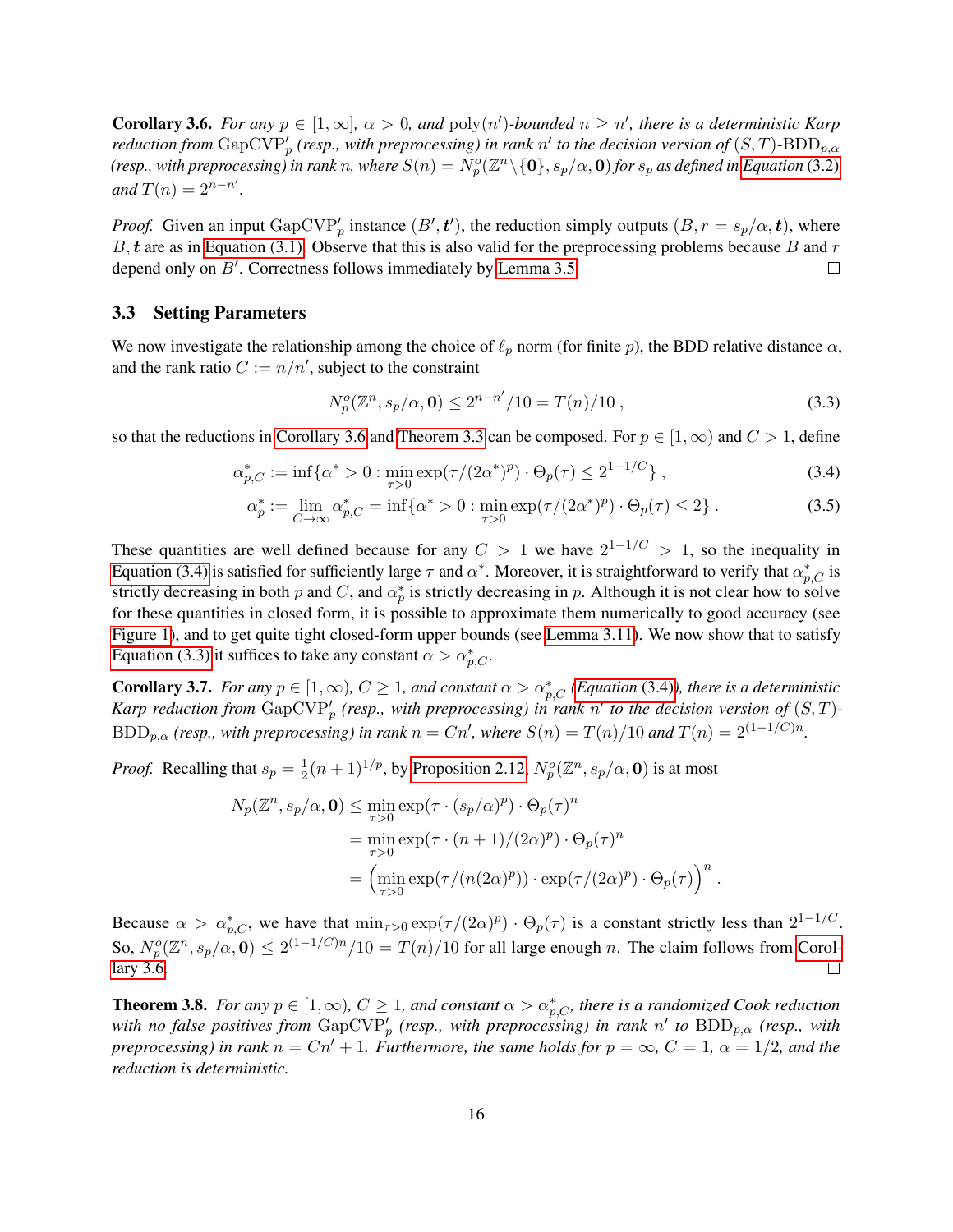*Proof.* For finite p, we simply compose the reductions from [Corollary 3.7](#page-15-4) and [Theorem 3.3,](#page-13-0) with the trivial decision-to-search reduction for  $(S, T)$ -BDD<sub>p, $\alpha$ </sub> in between.

For  $p = \infty$ , we first invoke the deterministic reduction from [Corollary 3.6,](#page-14-6) from GapCVP'<sub> $\infty$ </sub> in rank n' to  $(S, T)$ -BDD<sub>∞,1/2</sub> in rank  $Cn' = n'$ , where  $S = N_{\infty}^o(\mathbb{Z}^n \setminus \{0\}, 1, 0) = 0$  and  $T = 2^0 > 0$ . By [Lemma 3.2,](#page-12-0) the latter problem reduces deterministically to  $BDD_{\infty,1/2}$  in rank  $n'+1$ .

Lastly, all of these reductions work for the preprocessing problems as well, because their component reductions do.  $\Box$ 

#### 3.4 Putting it all Together

We now combine our reductions from GapSVP' to BDD with prior hardness results for GapCVP' (stated below in [Theorem 3.9\)](#page-16-1) to obtain our ultimate hardness theorems for BDD. We first recall relevant known hardness results for  $\mathrm{GapCVP}'_p$  and  $\mathrm{GapCVPP}'_p$ .

<span id="page-16-1"></span>**Theorem 3.9 ([\[Mic01,](#page-20-1) [BGS17,](#page-19-10) [ABGS19\]](#page-18-1)).** *The following hold for*  $\text{GapCVP}'_p$  and  $\text{GapCVPP}'_p$  in rank n:

- *1.* For every  $p \in [1, \infty]$ ,  $\text{GapCVP}'_p$  is NP-hard, and  $\text{GapCVPP}'_p$  has no polynomial-time (preprocessing) *algorithm unless*  $NP \subseteq P/Poly$ .
- 2. For every  $p \in [1,\infty]$ , there is no  $2^{o(n)}$ -time randomized algorithm for  $\mathrm{GapCVP}'_p$  unless randomized *ETH fails.*
- 3. For every  $p \in [1,\infty] \setminus \{2\}$ , there is no  $2^{o(n)}$ -time algorithm for  $\mathrm{GapCVPP}'_p$ , and there is no  $2^{o(\sqrt{n})}$ *time algorithm for GapCVPP'*<sub>2</sub>, unless non-uniform ETH fails.
- 4. For every  $p \in [1,\infty] \setminus 2\mathbb{Z}$  and every  $\varepsilon > 0$ , there is no  $2^{(1-\varepsilon)n}$ -time randomized algorithm for  $GapCVP'_p$  (respectively,  $GapCVPP'_p$ ) unless randomized SETH (resp., non-uniform SETH) fails.

<span id="page-16-0"></span>*Remark 3.10.* Several of the above results are stated slightly differently from what appears in [\[Mic01,](#page-20-1) [BGS17,](#page-19-10) [ABGS19\]](#page-18-1). First, all of the above results for  $\text{GapCVP}'_p$  (respectively,  $\text{GapCVPP}'_p$ ) are instead stated for GapCVP<sub>p</sub> (resp., GapCVPP<sub>p</sub>). However, inspection shows that the reductions are indeed to GapCVP<sub>p</sub><sup>t</sup> or  $GapCVPP'_{p}$ , so this difference is immaterial.

Second, the above statements ruling out *randomized* algorithms for  $\text{GapCVP}'_p$  assuming randomized (S)ETH are instead phrased in [\[BGS17,](#page-19-10) [ABGS19\]](#page-18-1) as ruling out *deterministic* algorithms for  $\text{GapCVP}_p'$ assuming deterministic (S)ETH. However, because these results are proved via deterministic reductions, randomized algorithms for  $\text{GapCVP}_p'$  have the consequences claimed above.

Third, the above results for  $\text{GapCVPP}'_p$  follow from the reductions given in (the proofs of) [\[Mic01\]](#page-20-1), [\[ABGS19,](#page-18-1) Theorem 4.3], [\[BGS17,](#page-19-10) Theorem 1.4 and Lemma 6.1], and [\[ABGS19,](#page-18-1) Theorem 4.6]. However, those reductions all prove hardness for the variant of  $\text{GapCVPP}'_p$  where the distance threshold r is part of the *query* input, rather than the preprocessing input. Inspection of [\[ABGS19,](#page-18-1) Theorem 4.6] shows that r is fixed in the output instance, so this difference is immaterial in that case. We next describe how to handle this difference for the remaining cases. Below we give, for any  $p \in [1,\infty)$ , a straightforward rank-preserving mapping reduction (in the sense of [Definition 2.4\)](#page-7-0) from the variant of  $GapCVPP'_p$  where the distance threshold  $r$  is part of the query input to the variant where it is part of the preprocessing input, assuming that r is always at most some  $r^*$  that depends only on B, and whose length  $\log r^*$  is polynomial in the length of B. Inspection shows that such an  $r^*$  does indeed exist for the reductions given in [\[Mic01\]](#page-20-1), [\[ABGS19,](#page-18-1) Theorem 4.3], and [\[BGS17,](#page-19-10) Lemma 6.1], which handles the second difference for those cases.

The mapping reduction  $(R_P, R_Q)$  in question maps  $(B, (\mathbf{t}, r)) \mapsto ((B', r^*), \mathbf{t}')$  as follows. First,  $R_P$ takes B as input, and sets  $B' := \begin{pmatrix} B \\ 0 \end{pmatrix}$  $\left( \begin{array}{c} B \\ 0 \end{array} \right)$ ; it also outputs  $\sigma' = r^*$  as side information for  $R_Q$ . Then,  $R_Q$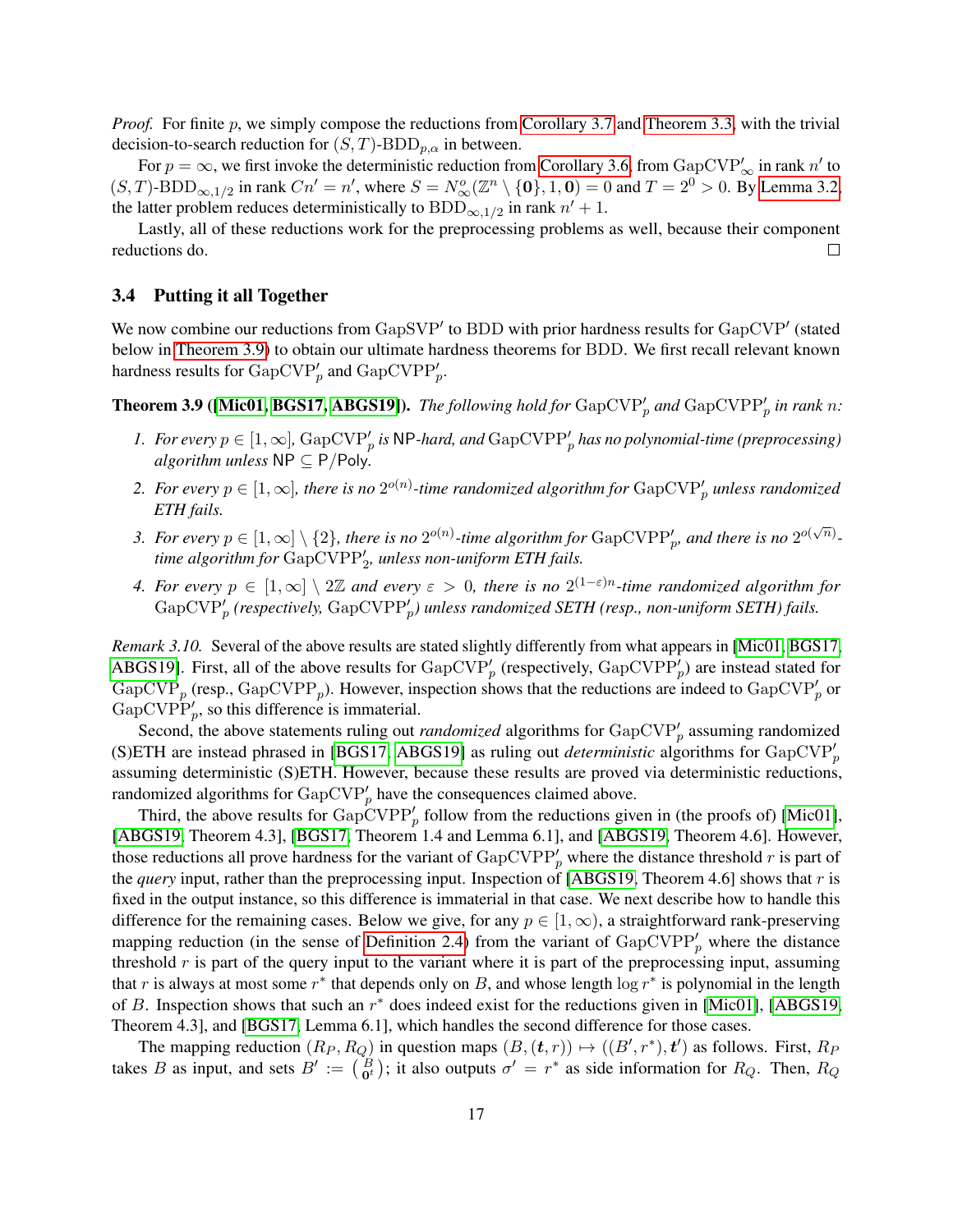takes  $(t, r)$  and  $r^*$  as input, and outputs  $t' := (t, ((r^*)^p - r^p)^{1/p})$ . Using the guarantee that  $r^* \ge r$ , it is straightforward to check that the output instance  $((B', r^*), t')$  is a YES instance (respectively, NO instance) if the input instance  $(B, (t, r))$  is a YES instance resp., NO instance, as required.

Finally, we again remark that several of the hardness results in [Theorem 3.9](#page-16-1) in fact hold under weaker versions of randomized or non-uniform (S)ETH that relate to Max-3-SAT (respectively, Max-k-SAT), instead of 3-SAT (resp. k-SAT). Therefore, it is straightforward to obtain corresponding hardness results for BDD(P) under these weaker assumptions as well.

We can now prove our main theorem, restated from the introduction:

**Theorem 1.1.** *The following hold for*  $BDD_{p,\alpha}$  *and*  $BDDP_{p,\alpha}$  *in rank n:* 

- *1. For every*  $p \in [1, \infty)$  *and constant*  $\alpha > \alpha_p^*$  *(where*  $\alpha_p^* \leq \frac{1}{2}$ )  $\frac{1}{2} \cdot 4.6723^{1/p}$ *), and for*  $(p, \alpha) = (\infty, 1/2)$ *, there is no polynomial-time algorithm for*  $BDD_{p,\alpha}$  *(respectively,*  $BDDP_{p,\alpha}$ *) unless*  $NP \subseteq RP$  *(resp.,* NP ⊆ P/Poly*).*
- 2. For every  $p \in [1,\infty)$  and constant  $\alpha > \min\{\alpha_p^*,\alpha_2^*\}$ , and for  $(p,\alpha)=(\infty,1/2)$ , there is no  $2^{o(n)}$ -time *algorithm for*  $BDD_{p,\alpha}$  *unless randomized ETH fails.*
- 3. For every  $p \in [1,\infty) \setminus \{2\}$  and constant  $\alpha > \alpha_p^*$ , and for  $(p,\alpha) = (\infty,1/2)$ , there is no  $2^{o(n)}$ -time *algorithm for*  $BDDP_{p,\alpha}$  *unless non-uniform ETH fails.*

*Moreover, for every*  $p \in [1, \infty]$  and  $\alpha > \alpha_2^*$  there is no  $2^{o(\sqrt{n})}$ -time algorithm for BDDP<sub>p, $\alpha$ </sub> unless *non-uniform ETH fails.*

*4. For every*  $p \in [1, \infty) \setminus 2\mathbb{Z}$  *and constants*  $C > 1$ ,  $\alpha > \alpha_{p,C}^*$ , and  $\epsilon > 0$ , and for  $(p, C, \alpha) = (\infty, 1, 1/2)$ , there is no  $2^{n(1-\epsilon)/C}$ -time algorithm for  $\mathrm{BDD}_{p,\alpha}$  (respectively,  $\mathrm{BDDP}_{p,\alpha}$ ) unless randomized SETH *(resp., non-uniform SETH) fails.*

*Proof.* For BDD, each item of the theorem follows from the corresponding item of [Theorem 3.9,](#page-16-1) followed by [Theorem 3.8](#page-15-5) and then (where needed) rank-preserving norm embeddings from  $\ell_2$  to  $\ell_p$  [\[RR06\]](#page-20-5). (Also, [Lemma 3.11](#page-17-0) below provides the upper bound on  $\alpha_p^*$ . The claims for BDDP follow similarly, combined with the well-known fact that  $P/Poly = BPP/Poly$  and [Corollary 2.15.](#page-11-0)<sup>[4](#page-17-1)</sup>

## 3.5 An Upper Bound on  $\alpha_{p,C}^*$  and  $\alpha_p^*$

We conclude with closed-form upper bounds on  $\alpha_{p,C}^*$  and  $\alpha_p^*$ . The main idea is to replace  $\Theta_p(\tau)$  with an upper bound of  $\Theta_1(\tau)$  (which has a closed-form expression) in [Equations \(3.4\)](#page-15-0) and [\(3.5\),](#page-15-1) then directly analyze the value of  $\tau > 0$  that minimizes the resulting expressions. This leads to quite tight bounds (and also yields tighter bounds than the techniques used in the proof of [\[AS18a,](#page-19-11) Claim 4.4], which bounds a related quantity). For example,  $\alpha_2^* \approx 1.05006$ , and the upper bound in [Lemma 3.11](#page-17-0) gives  $\alpha_2^* \le 1.08078$ ; similarly,  $\alpha_5^* \approx 0.672558$  and the upper bound in [Lemma 3.11](#page-17-0) gives  $\alpha_5^* \leq 0.680575$ .

<span id="page-17-0"></span>Lemma 3.11. *Define*

$$
g(\sigma, \tau) := \exp(\tau/\sigma) \cdot \left(\frac{2}{1 - \exp(-\tau)} - 1\right)
$$

<span id="page-17-1"></span><sup>&</sup>lt;sup>4</sup>In fact,  $P/Poly = BPP/Poly$  also follows as a corollary of the more general derandomization result in [Lemma 2.2.](#page-6-1)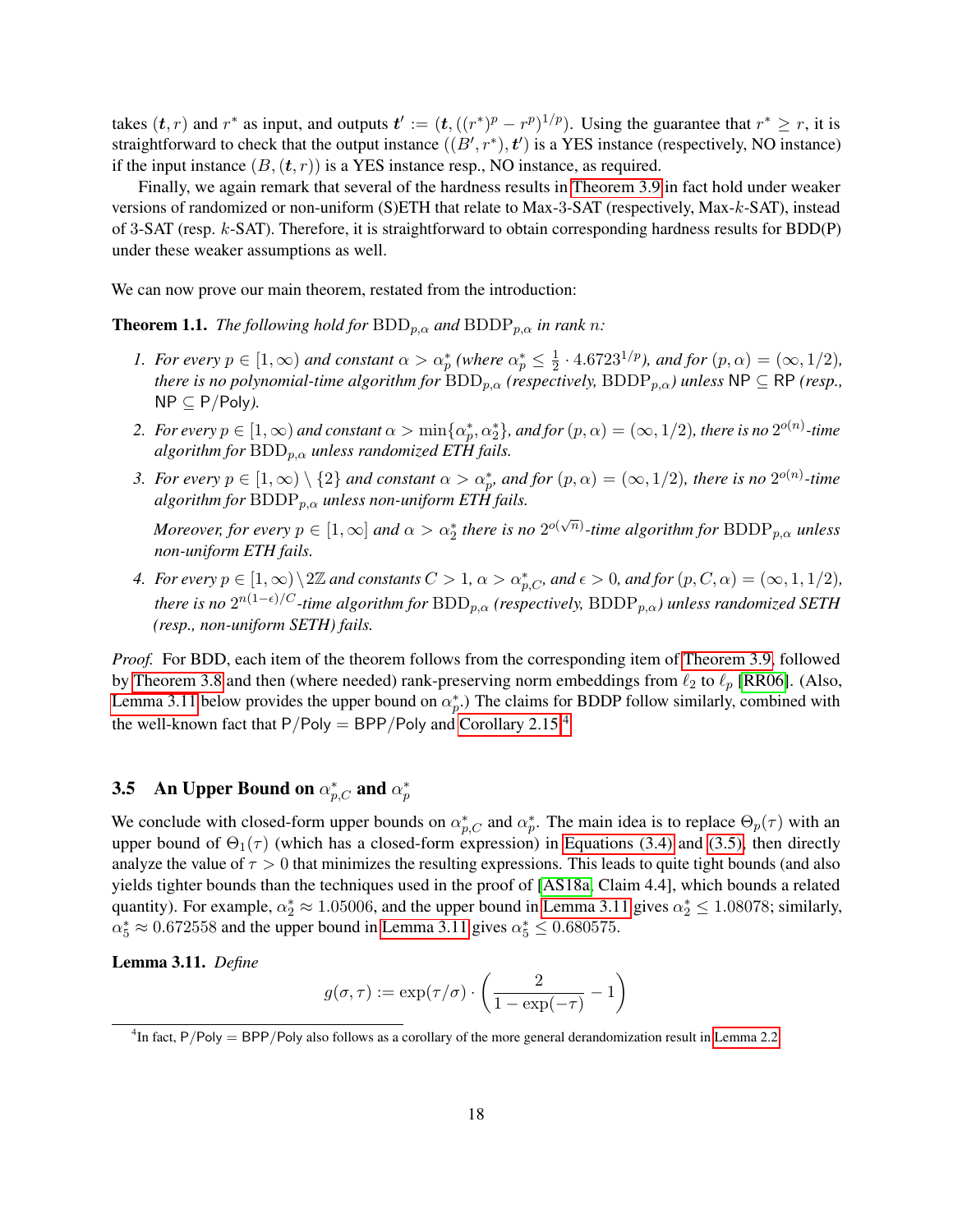*and*  $\tau^*(\sigma) := \operatorname{arcsinh}(\sigma) = \ln(\sigma +$ √  $\overline{(1+\sigma^2)}$ . Let  $\sigma^*$  and  $\sigma_C^*$  for  $C>1$  be the (unique) constants for which  $g(\sigma^*, \tau^*(\sigma^*)) = 2$  and  $g(\sigma_C^*, \tau^*(\sigma_C^*)) = 2^{1-1/C}$ . Then for any  $p \in [1, \infty)$ , we have

$$
\alpha_{p,C}^* \leq \frac{1}{2} \cdot (\sigma_C^*)^{1/p}
$$
 and  $\alpha_p^* \leq \frac{1}{2} \cdot (\sigma^*)^{1/p} \leq \frac{1}{2} \cdot 4.6723^{1/p}$ .

*In particular,*  $\alpha_{p,C}^* \to 1/2$  *as*  $p \to \infty$  *for any fixed*  $C > 1$ *, and therefore*  $\alpha_p^* \to 1/2$  *as*  $p \to \infty$ *.* 

*Proof.* For any  $\tau > 0$ , by the definition of  $\Theta_p(\tau)$  and the formula for summing geometric series we have

<span id="page-18-4"></span>
$$
\Theta_p(\tau) \le \Theta_1(\tau) = 1 + 2 \sum_{i=1}^{\infty} \exp(-\tau)^i = \frac{2}{1 - \exp(-\tau)} - 1.
$$
 (3.6)

Define the objective function

$$
f(p, \alpha) := \min_{\tau > 0} \exp(\tau / (2\alpha)^p) \cdot \Theta_p(\tau)
$$

to be the expression that is upper-bounded in [Equations \(3.4\)](#page-15-0) and [\(3.5\).](#page-15-1) For any fixed  $\alpha > 0$ , set  $\sigma := (2\alpha)^p$ . Applying [Equation \(3.6\),](#page-18-4) it follows that  $f(p, \alpha) \leq g(\sigma, \tau)$  for any  $\tau > 0$ . This implies that if there exists some  $\tau > 0$  satisfying  $g(\sigma, \tau) \leq 2$  then  $\alpha_p^* \leq \frac{1}{2}$  $\frac{1}{2}\sigma^{1/p}$ , and similarly, if  $g(\sigma, \tau) \leq 2^{1-1/C}$  then  $\alpha_{p, C}^* \leq \frac{1}{2}$  $rac{1}{2}\sigma^{1/p}$ . By standard calculus,

$$
\frac{\partial g}{\partial \tau} = \frac{e^{\tau/\sigma}}{1 - e^{-\tau}} \cdot \left( (1 + e^{-\tau})/\sigma - 2e^{-\tau}/(1 - e^{-\tau}) \right).
$$

Setting the right-hand side of the above expression equal to 0 and solving for  $\tau$  yields the single real solution

$$
\tau = \tau^*(\sigma) = \operatorname{arcsinh}(\sigma) = \ln(\sigma + \sqrt{1 + \sigma^2}),
$$

which is a local minimum, and therefore a global minimum of  $g(\sigma, \tau)$  for any fixed  $\sigma > 0$ .

Define the univariate function  $g^*(\sigma) := g(\sigma, \tau^*(\sigma))$ . The fact that  $\sigma^*$  and  $\sigma^*_{\mathcal{C}}$  exist and are unique follows by noting that  $\lim_{\sigma\to 0^+} g^*(\sigma) = \infty$ , that  $\lim_{\sigma\to\infty} g^*(\sigma) = 1$ , and that  $g^*(\sigma)$  is strictly decreasing in  $\sigma > 0$ . By definition of  $\sigma^*$  (respectively,  $\sigma_C^*$ ), it follows that  $g^*(\sigma^*) = 2$  for  $\alpha = \frac{1}{2}$  $\frac{1}{2}(\sigma^*)^{1/p}$ , and  $g^*(\sigma_C^*) = 2^{1-1/C}$ for  $\alpha = \frac{1}{2}$  $\frac{1}{2}(\sigma_C^*)^{1/p}$ , as desired. Moreover, one can check numerically that  $\sigma^* \leq 4.6723$ .  $\Box$ 

## References

- <span id="page-18-1"></span>[ABGS19] D. Aggarwal, H. Bennett, A. Golovnev, and N. Stephens-Davidowitz. Fine-grained hardness of  $CVP(P)$ — Everything that we can prove (and nothing else). [https://arxiv.org/abs/](https://arxiv.org/abs/1911.02440) [1911.02440](https://arxiv.org/abs/1911.02440), 2019.
- <span id="page-18-0"></span>[ABSS97] S. Arora, L. Babai, J. Stern, and Z. Sweedyk. The hardness of approximate optima in lattices, codes, and systems of linear equations. *J. Comput. Syst. Sci.*, 54(2):317–331, 1997.
- <span id="page-18-3"></span>[Adl78] L. M. Adleman. Two theorems on random polynomial time. In *FOCS*, pages 75–83. 1978.
- <span id="page-18-2"></span>[ADRS15] D. Aggarwal, D. Dadush, O. Regev, and N. Stephens-Davidowitz. Solving the shortest vector problem in  $2^n$  time using discrete Gaussian sampling: Extended abstract. In *STOC*, pages 733–742. 2015.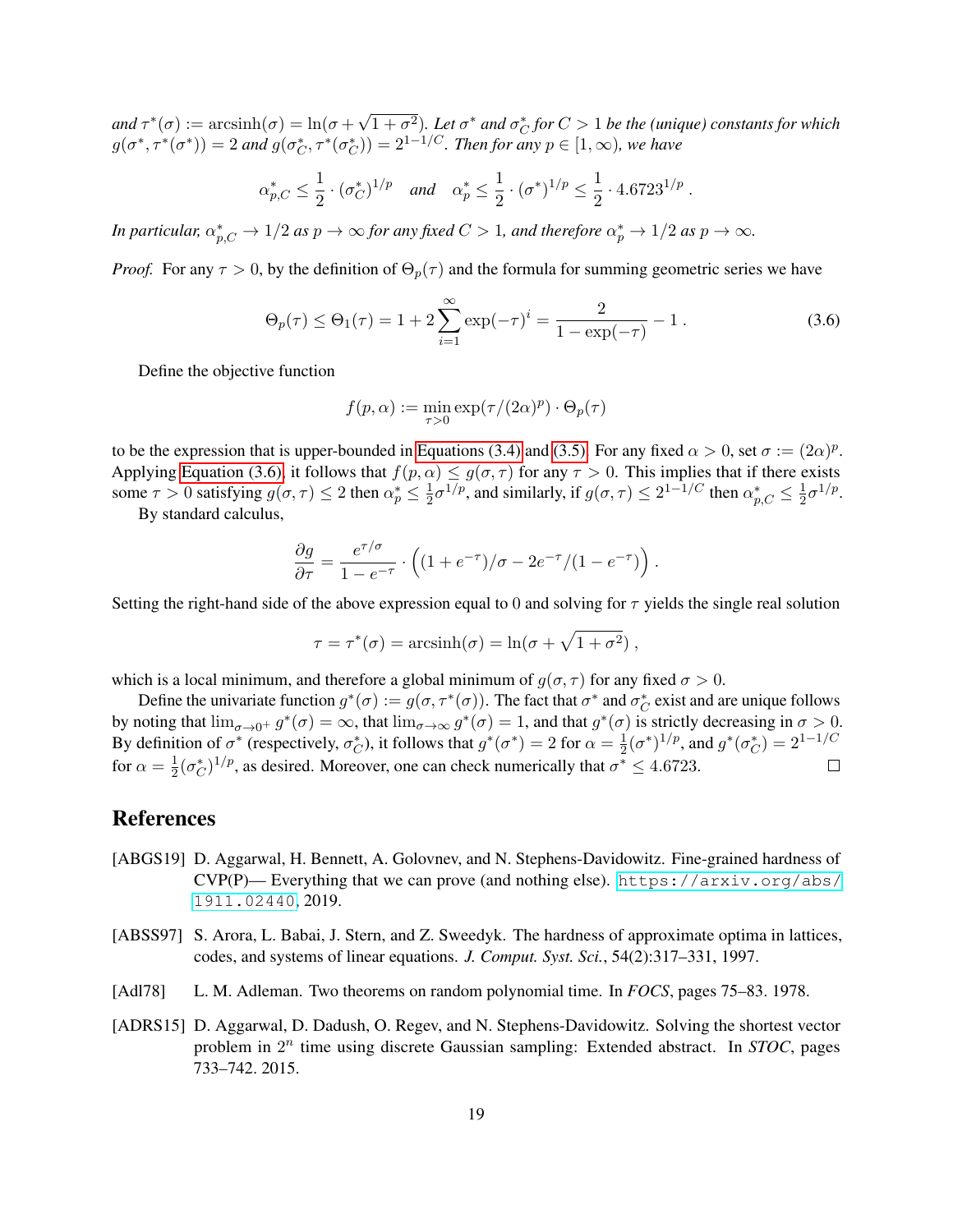- <span id="page-19-12"></span>[ADS15] D. Aggarwal, D. Dadush, and N. Stephens-Davidowitz. Solving the closest vector problem in  $2^n$ time – the discrete Gaussian strikes again! In *FOCS*, pages 563–582. 2015.
- <span id="page-19-0"></span>[Ajt98] M. Ajtai. The shortest vector problem in  $L_2$  is NP-hard for randomized reductions (extended abstract). In *STOC*, pages 10–19. 1998.
- <span id="page-19-11"></span>[AS18a] D. Aggarwal and N. Stephens-Davidowitz. (Gap/S)ETH hardness of SVP. In *STOC*, pages 228–238. 2018.
- <span id="page-19-13"></span>[AS18b] D. Aggarwal and N. Stephens-Davidowitz. Just take the average! An embarrassingly simple 2 n -time algorithm for SVP (and CVP). In *Symposium on Simplicity in Algorithms*, volume 61, pages 12:1–12:19. 2018.
- <span id="page-19-10"></span>[BGS17] H. Bennett, A. Golovnev, and N. Stephens-Davidowitz. On the quantitative hardness of CVP. In *FOCS*. 2017.
- <span id="page-19-8"></span>[BSW16] S. Bai, D. Stehlé, and W. Wen. Improved reduction from the bounded distance decoding problem to the unique shortest vector problem in lattices. In *ICALP*, pages 76:1–76:12. 2016.
- <span id="page-19-7"></span>[DRS14] D. Dadush, O. Regev, and N. Stephens-Davidowitz. On the closest vector problem with a distance guarantee. In *IEEE Conference on Computational Complexity*, pages 98–109. 2014.
- <span id="page-19-14"></span>[EOR91] N. D. Elkies, A. M. Odlyzko, and J. A. Rush. On the packing densities of superballs and other bodies. *Inventiones mathematicae*, 105:613–639, December 1991.
- <span id="page-19-5"></span>[GPV08] C. Gentry, C. Peikert, and V. Vaikuntanathan. Trapdoors for hard lattices and new cryptographic constructions. In *STOC*, pages 197–206. 2008.
- <span id="page-19-4"></span>[HR07] I. Haviv and O. Regev. Tensor-based hardness of the shortest vector problem to within almost polynomial factors. *Theory of Computing*, 8(1):513–531, 2012. Preliminary version in STOC 2007.
- <span id="page-19-9"></span>[IP01] R. Impagliazzo and R. Paturi. On the complexity of k-SAT. *J. Comput. Syst. Sci.*, 62(2):367–375, 2001.
- <span id="page-19-2"></span>[Kho03] S. Khot. Hardness of approximating the shortest vector problem in high  $\ell_p$  norms. *J. Comput. Syst. Sci.*, 72(2):206–219, 2006.
- <span id="page-19-3"></span>[Kho04] S. Khot. Hardness of approximating the shortest vector problem in lattices. *J. ACM*, 52(5):789– 808, 2005. Preliminary version in FOCS 2004.
- <span id="page-19-16"></span>[KS01] R. Kumar and D. Sivakumar. On the unique shortest lattice vector problem. *Theor. Comput. Sci.*, 255(1-2):641–648, 2001.
- <span id="page-19-6"></span>[LLM06] Y. Liu, V. Lyubashevsky, and D. Micciancio. On bounded distance decoding for general lattices. In *APPROX-RANDOM*, pages 450–461. 2006.
- <span id="page-19-15"></span>[LM09] V. Lyubashevsky and D. Micciancio. On bounded distance decoding, unique shortest vectors, and the minimum distance problem. In *CRYPTO*, pages 577–594. 2009.
- <span id="page-19-1"></span>[Mic98] D. Micciancio. The shortest vector in a lattice is hard to approximate to within some constant. *SIAM J. Comput.*, 30(6):2008–2035, 2000. Preliminary version in FOCS 1998.